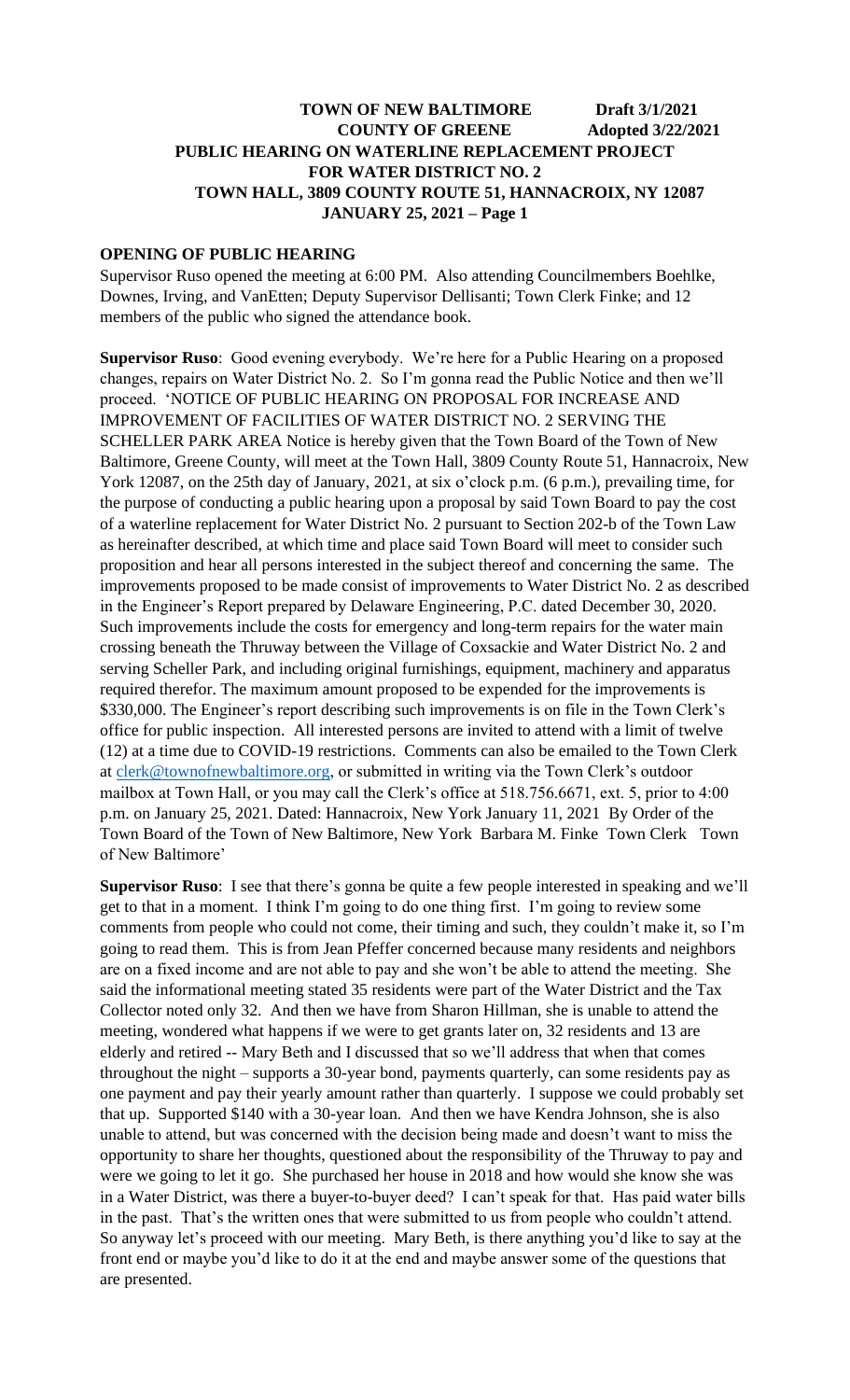**Mary Beth Bianconi**: Well would it be valuable just to kind of go through the history and what happened?

#### **Supervisor Ruso**: I think so.

**Mary Beth Bianconi**: And how we ended up where we are today.

**Supervisor Ruso**: I think so. I know that some us this was addressed and spoken of in our meeting in June at the Park, but that was a long time ago.

**Mary Beth Bianconi**: Right, right. So for everyone, I think I actually know almost everyone who's here, but my name is Mary Beth Bianconi. I'm a Partner at Delaware Engineering and we've been working here in the community for probably ten years now, it's been quite awhile doing various infrastructure work for the community. We also work for the Village of Coxsackie and the Town of Coxsackie as well. That has a lot of value to everybody because we can kind of help everyone, it saves money because we're not doing multiple things. So very quickly most of you know the history of Scheller Park and the Reservoir, but it goes back a long time ago. In 1919 it was the source of the Village of Coxsackie's water. There's a ten inch pit cast iron main that ran at the time in the 1920's through open farmland from the Reservoir down to the Village. Obviously a lot of things have been built since then and one of them being the Thruway. And in the 50's the plans for the Thruway do identify this water line as crossing the right-of-way. And so everybody I think is familiar where this happened. You go over the bridge over 9W in that vicinity, it was just south of there where the water main broke. In the 1940's there was two things that happened. One was there was drought and the second thing that happened was that the end of the reservoir has a dam. It's an earthen dam and the topography up at the reservoir is called karst topography. It's the same if you went up to Cobleskill and you went in the caves that are out there, Howe's Cavern and all that stuff, is the same geology. So that geology was being weathered and worn away and the dam was leaking. So it was losing a lot of water so the Village needed to find a better water source. So they dammed the Climax Creek and created a reservoir over on the Climax Creek over by the Quary Steak House basically just up the way a little bit almost across from the Post Office. And that became the primary source of water in 1940. We have the records from the Thruway construction and we see notes that stated that the water main was originally intended to be relocated and put in a vault so that it would cross the Thruway inside, you know vault basically is a big tunnel and you put the water mains inside it so that you have access if leaking, there's values in there to fix it. That's been done in a number of places, the closest one to here is Catskill. If you were like in Catskill or 23B, you're going out toward Leeds, on the south side of that there's a vault that brings the waterline into the Village of Catskill. So they did it there, they didn't do it here. We don't know why. There aren't any records, there's nobody left at the Thruway who remembers what was going on in 1952 when they made these decisions, but we suspect that it was because the new water transmission mains were already put on 81 and that was the primary source of water and this line was a backup. So they probably made the assumption that it didn't need to be replaced. We're making some guesses as to why they didn't do it. Long story short, they didn't do it. Fast forward a little bit and you folks know that in the '50s the Sportsmen's Club leased the property at the reservoir. Eventually it became owned by the Sportsmen's Club. In the '70's, Scheller Park was created as a residential housing development and there was a water system put in. The water system was, we're gonna call it temporary at best, it had one and two inch plastic pipes that ran over the ground. The original plan, I know this is maybe a little surprising, included 200 houses and apartments up there if anybody can imagine that. That obviously didn't happen. By 1974 there was some pretty significant problems with the system that was there and the residents petitioned the Town to create a Water District. The Town drew up plans and replaced the lines in Scheller Park with legitimate ductal iron pipe four and six inch lines and that is the water system today and the source of the water is now going through that pit cast, it was going through that ten inch pit cast line. So where the water used to come from the reservoir and down to the Village, now it comes from Climax. So it's down on 9W and back up to Scheller Park through that same pit cast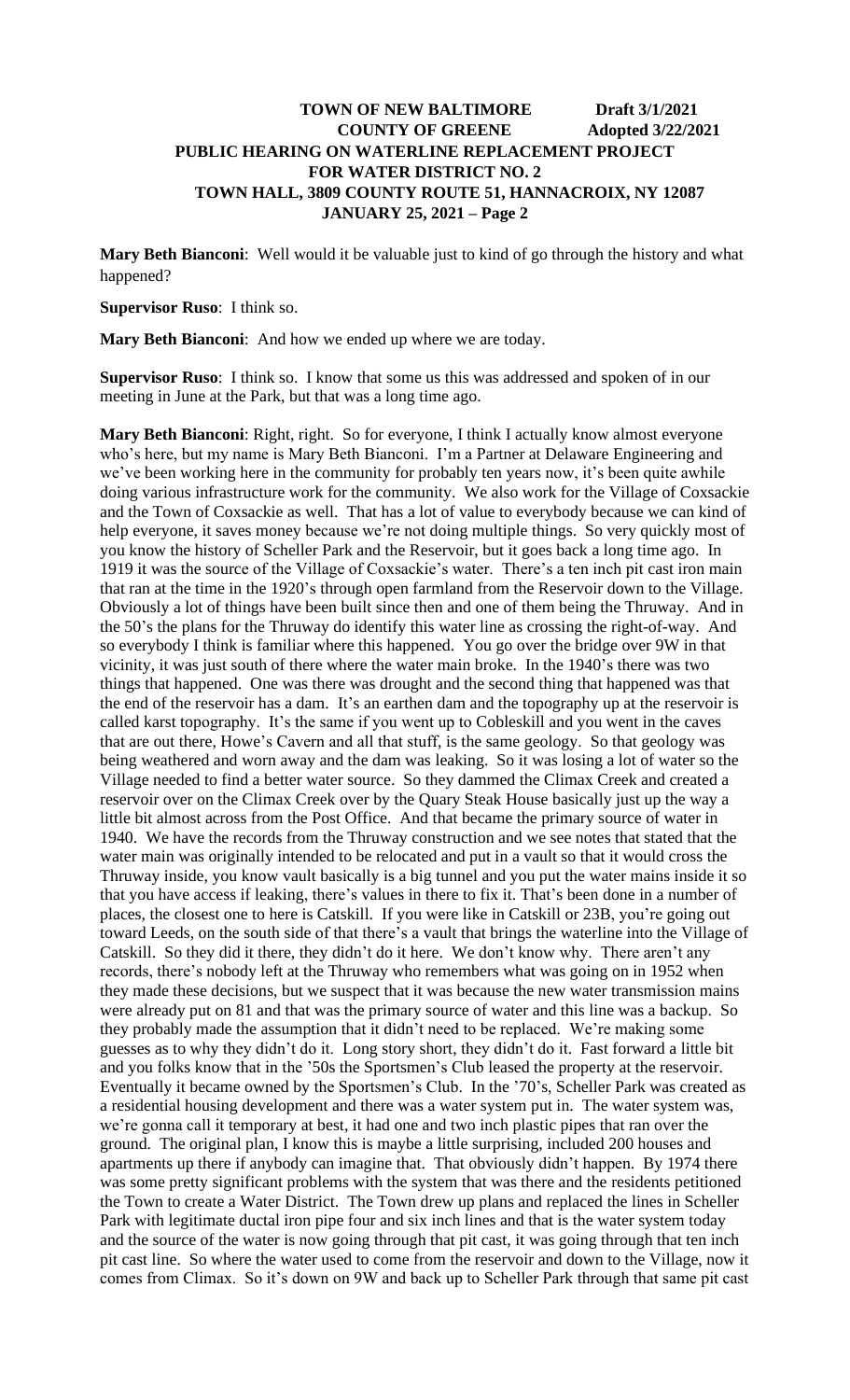line. On Monday, June 1, I got a nice phone call in the middle of the night, those are always fun to get, stating that the southbound travel lane of the Thruway had sunken somewhere around ten inches to twelve inches due to water undermining the line and wanting to know if there was a way to shut it off. So there's a lot of red flashing lights on, this is at mile post 123.3 if anyone is interested. So obviously immediate action had to be taken. Folks may be aware that in 1974 when the Water District was created, there was an Intermunicipal Agreement executed between the Village and the Town. The Town does have several Water Districts, but does not have the resources to maintain or operate those Water Districts so the Village does that on behalf of the Town and then charges the Town back the costs. That Agreement expired in about 2004 and was renewed in 2005 to continue so that the Village continues to provide support to the Town in that respect. So they are the manpower essentially to repair the problems. So the Village went out immediately and had to put shutoff valves because there were no valves. We had to install shutoff valves, shut the water off. The Town here working in concert with the County was able to get some temporary water trucks and things up for residents to be able to have water in the short term. That all happened on June 2. So the next day bulk water was up there and the Village contracted with Callanan, you see their trucks around here. The reason that they chose to do that is because Callanan is approved by the Thruway to work on the Thruway. You can't just pick anyone. You have to pick people -- they have safety plans and all those things in place, insurance. Basically cut the Thruway one lane at a time, remove the soil, backfilled it and put in a temporary surface. That occurred on June 4 and June 5 so the travel lanes could be restored, both travel lanes could be restored. Now it satisfied the Thruway in the short term. In the meantime, another contractor -- Bellamy Construction, who also is approved to work on the Thruway -- we worked with them to pull a two inch line through the ten inch line so that we could restore water service back to the users in the Water District. And that happened on Friday, the  $5<sup>th</sup>$ . So you know I know that that was probably a really traumatic period for folks, but being completely objective to find out that you had a leaking water main on June 1<sup>st</sup> and have water service restored on June  $5<sup>th</sup>$  is really pretty great and my understanding is that that water service worked pretty well for folks at least in the temporary situation. So going forward, obviously we need a permanent solution. So working with the Thruway, they really have jurisdiction over this in terms of what would happen there, we ended up with 300' of directionally bored water main encasing underneath the Thruway. That casing gets grouted in place then connections had to be made on both sides back, back to the main, and then back to the distribution system in the District and then the old main was left in place but it was abandoned and pressure grouted around it so that if groundwater gets in it, it can't make the Thruway sink again. A lot of negotiation with the Thruway, plans were finally approved on June 8<sup>th</sup>. The project was then subsequently put out to bid. We did do standard bidding procedures. So even though we did declare an emergency here, we did follow standard bid procedures. Bids were received on August 6. Construction happened from August 23 through early September and then there was some cleanup work that was done later on and we finally closed out the contract on December 12. Total cost of the repair was \$320,729.94. I will say for folks we did not charge a lot of our time for this because we knew it was an emergency and something that just needed to be done. Most of the work was done at night so there is extra cost associated with the (unable to understand) of traffic on the Thruway and other things doing that work at night. The other thing I'll mention is that on June 8, the Town of New Baltimore adopted an Emergency Declaration declaring this an emergency because it was. And also doing an evaluation under the State Environmental Review Act, which is an environmental impact, and determined that there was no significant environmental impact replacing or repairing the line. You'll see that the budget for this project is \$330,000. That's because there will be some additional legal costs and the cost of the bond of the project. Regarding a couple of tenets that we already have, the number of tax parcels in the district is whatever is in the district so that's who bears the cost. Unfortunately New York State, these special improvement districts – water districts, sewer districts, just like school districts – only those benefitted pay the cost. And that's difficult when you have so few users and such a big cost. But it is unfortunately unavoidable. There was a question about asking about grants. We are certainly, we have been since the very first day talking about what we can do to reduce the cost of this project to users. Someone asked about the Thruway's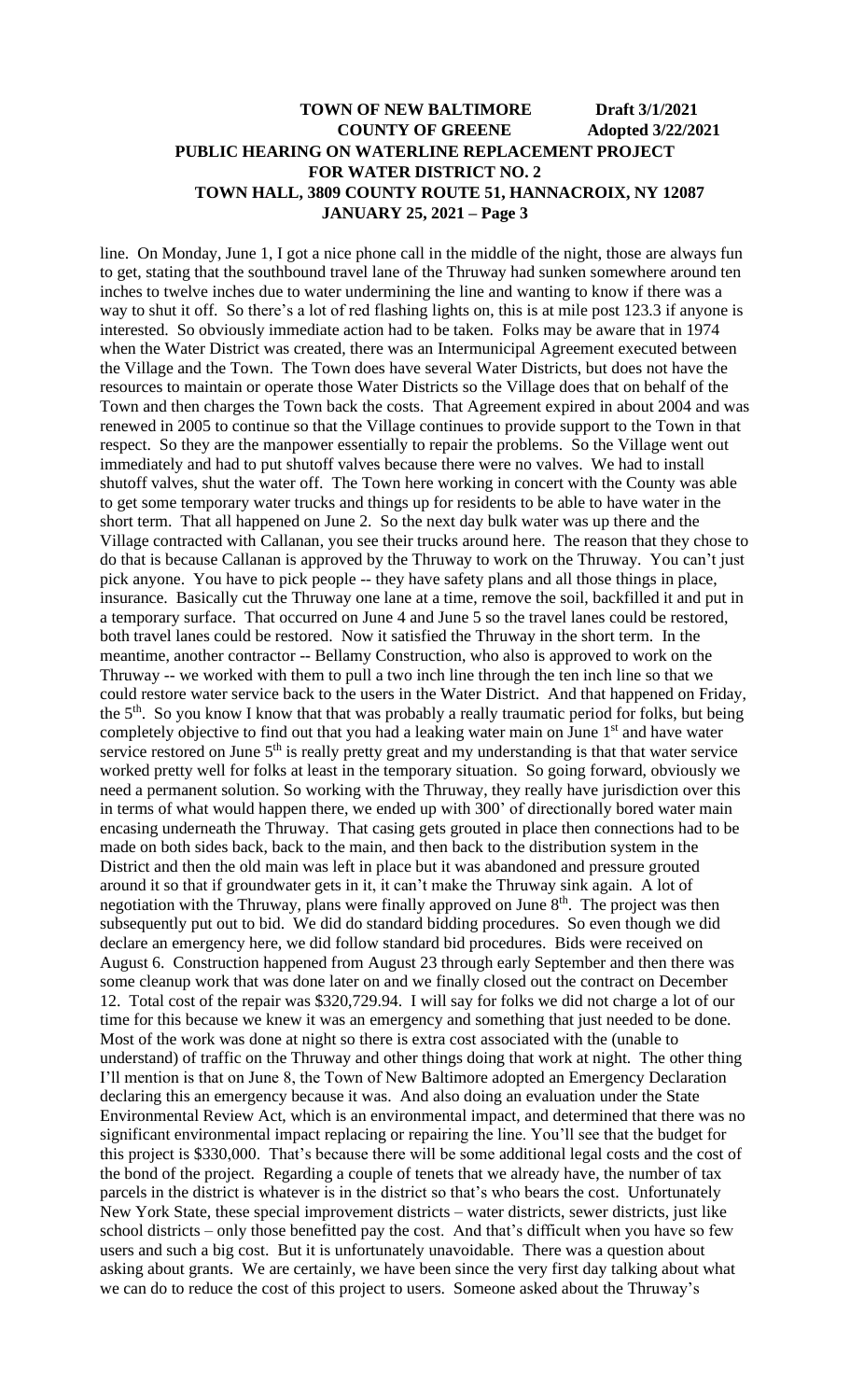responsibility. The reality is the water line is owned by the Town. If you think about the length of the Thruway is pretty long and there's a lot of utility crossings. So they pretty much say if you own it, it's yours. That said, I mentioned that the existing line, that 10 inch line that was in there, that pit cast line, the pressure grouting of that, we got estimates, the early estimates were \$24-\$25,000. The end of the day it cost well over \$30,000 to have that work done. The Thruway Authority paid for that. So that's a cost that did not have to be paid for by the users. They also supported some of the paving costs as well. I don't have an exact estimate in terms of what they supported there, but they did contribute as much as they felt they could do so because they again have to be equitable with everyone across the entire length of the Thruway through the whole State. And that's it.

**Supervisor Ruso**: Well I guess we'll open it up to comments. I don't have a list of who wants to go first. How about if we start on my left here with yourselves and I prefer for you to speak as loudly as possible at the podium.

**Vince Cuzdey**: One of my concerns is that the Thruway in 1952 did not put it in a vault and I would think that with that issue of not doing that when it was planned to, they'd have some responsibility in this and that being that they should be absorbing a chunk of the cost and I know we've talked about that and I'll let somebody else talk about that. One of the other issues it was mentioned that those who use it get to bear the cost and my point is the Fire Department uses the hydrant system. That's a townwide thing and they have used it for houses. I was on the Fire Department for nonmembers of this district so I think a portion of the cost ought to be incurred by the Town and/or the Fire Department that have used it. Those Towns that have used it have been New Baltimore Fire District and also Coxsackie Hose 3 has been up to use it though they have not been on a regular basis and usually mutual aid. I was also interested and it's already been mentioned one payment versus multiple years. I would elect to do that if we had to end up paying for a portion which I imagine some of it would be incurred by us.

**Supervisor Ruso**: I think the question was one payment a year instead of a quarterly payment.

**Vince Cuzdey**: I am interested in paying it in full rather than having…

**Supervisor Ruso**: Just get it out of the way.

**Vince Cuzdey**: Get it out of the way.

**Supervisor Ruso**: I'm not sure we can do that, but we'll look into that. Carry on.

**Vince Cuzdey**: My concern with that would be that what if somebody's house burns to the ground and goes away and is removed from the district over the course of 10 or 15 years then you would no longer have that member on there then who's gonna absorb those costs?

**Mary Beth Bianconi**: They actually will continue to pay. The piece of real property. So there's two charges. This is considered debt service because we did a capital project. So in a Special Improvement District, and I know we've had a question about how many parcels there are, if there's 35 or 32 or whatever. The annual cost is \$200,000, you divide it by the 30-howmany-ever and everyone pays whether there's a structure there or not. In terms of use, then that's if there's a meter or it's connected then they pay the use fees back to the Village to buy the water, but the number of parcels stays the same unless the District is changed by an action of this Board.

**Vince Cuzdey**: Is there a list of all the members on this District?

**Mary Beth Bianconi**: Parcels, yes.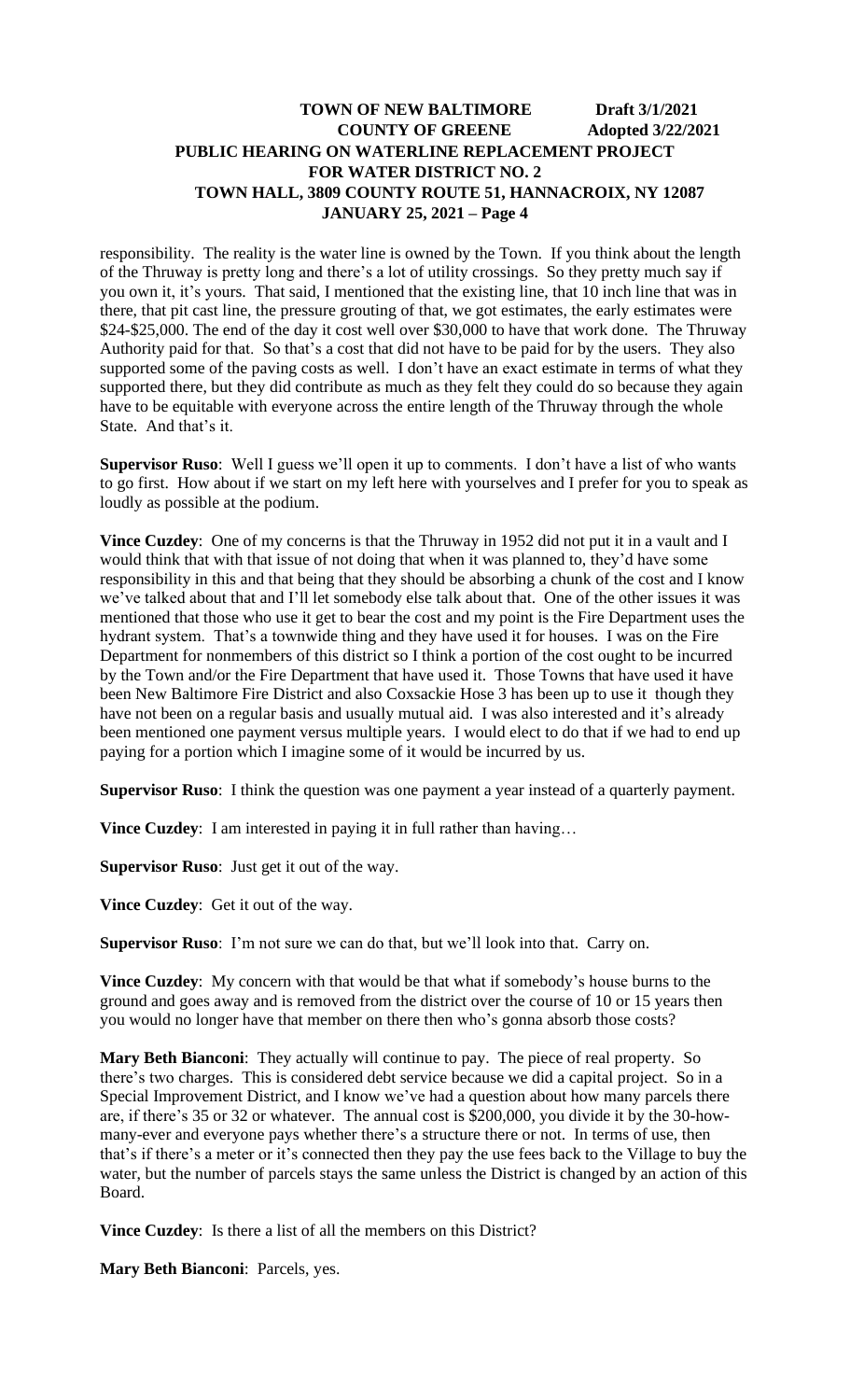**Vince Cuzdey**: That we can have.

**Supervisor Ruso**: I don't have it with me, but Diane Jordan, our Tax Collector who does the billing, she has that.

**Vince Cuzdey**: Okay, I would like to get a list of that. I don't know if everybody in the District actually uses water. My neighbor, the main water line…

**Supervisor Ruso**: I believe there are a few parcels that are not users, yes.

**Vince Cuzdey**: Okay, but are they paying?

**Mary Beth Bianconi**: Yes, for debt service.

**Supervisor Ruso**: For debt service, yeah, or they will pay for debt service, yes.

**Vince Cuzdey**: Okay, and what happens if we put new people on the Water District?

**Supervisor Ruso**: They will be added just like we've done a number of years ago, we added someone and there would be 33 users. If it's a parcel that's outside of the currently-defined district, it would be added too. And so there would be now 35 or 33 or whatever divided into the remaining debt service at the time. So if it happens five years from now, they would have to pay back but they would pay forward and everyone would have a bit of a decrease I could envision.

**Vince Cuzdey**: We're also looking at with this old system future repairs going on. One of the other issues I looked at I think didn't have an answer to was there was talk of this line being a problem long ago. The Village of Coxsackie Mayor I believe has mentioned to you at a previous meeting that this, they've talked about repairing this maybe 10 or 15 years ago and nothing was done then.

**Supervisor Ruso**: I think Mary Beth would be the best to answer that because she has informed me that you did a study on this very line, presented it to at least this Town Board as well as the Village. I can't say both.

**Mary Beth Bianconi**: Yes, both.

**Supervisor Ruso**: Did you want to speak on that or…?

**Mary Beth Bianconi**: So the fact that this is a pit cast line. It was installed in 1919 means it's probably, and it was drawing reservoir water, so probably corroded. People are familiar, but pipes like this, they get what's called tuberculated, so tuberculosis like what happens in your lungs happens inside a pipe, it actually resides the diameter of the pipe. I can say that when we ran through it to draw the line through it, the pipe was full of material sediment and that's not uncommon, it's a very old line. We had talked about this a number of years ago. I think it was around the time perhaps when that extension to add the two properties was done.

**Supervisor Ruso**: I think you're right.

**Mary Beth Bianconi**: We had talked about what the cost would be. Again the District users bear that cost and remember we only placed 300' of this line. There's a lot more feet of this line or there's a chunk more feet of this line to be done. So it was discussed, but I think and I don't know other than reporting on it's condition and recommending it be replaced, I don't know if it was…

**Supervisor Ruso**: Did you do a presentation to the Board or was it to the Supervisor?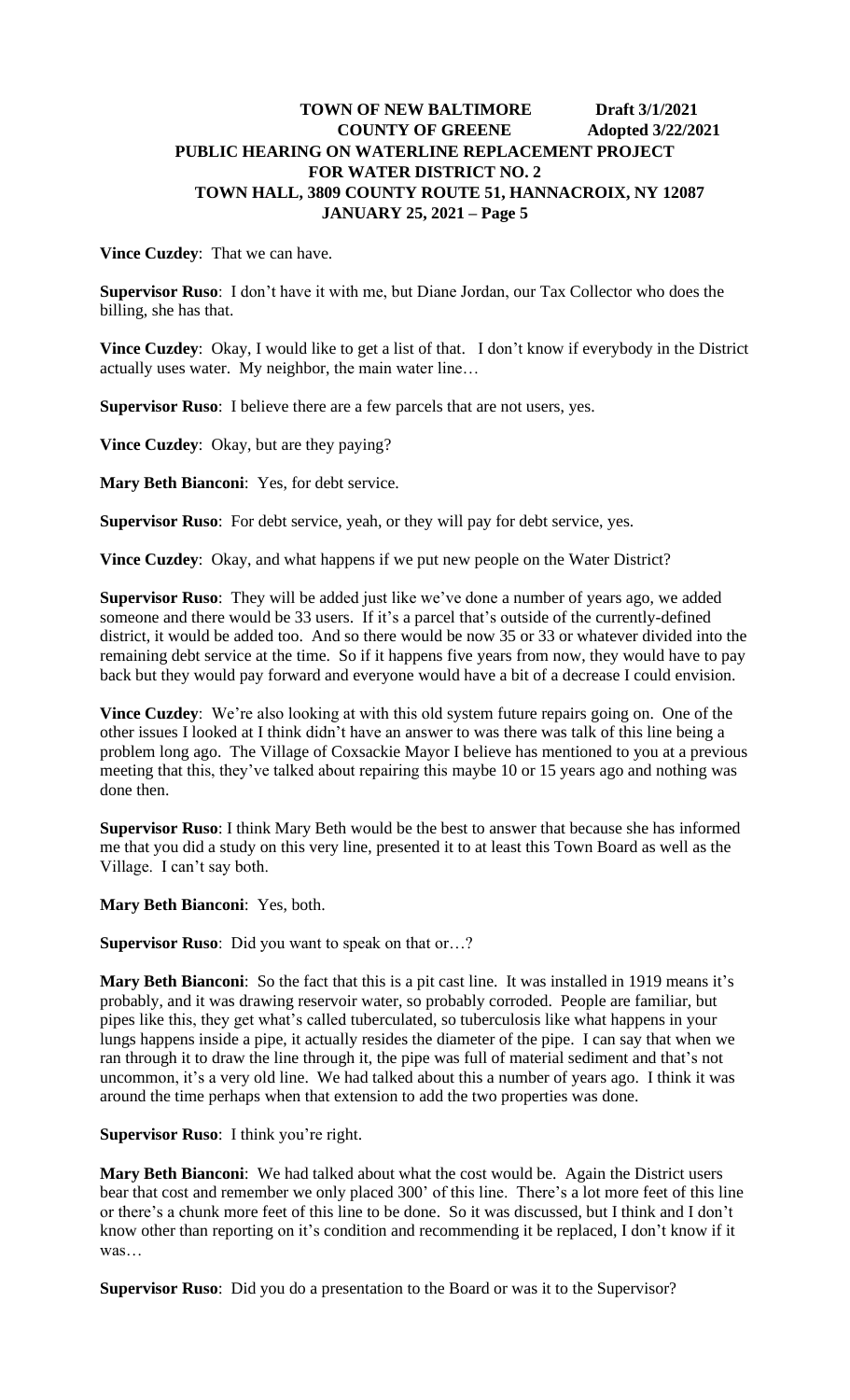**Mary Beth Bianconi**: To the Board. If I remember it was a long time ago.

**Supervisor Ruso**: No one who is currently on the Board was here.

**Mary Beth Bianconi:** I don't think so.

**Councilmember VanEtten**: No, we weren't.

**Supervisor Ruso**: Nevertheless I think I know a rough idea the year I believe it was about 2011, 2012.

**Mary Beth Bianconi**: That makes some sense.

**Supervisor Ruso**: I know the property that was added to the district. I know the owner and I remember him getting water. We've got a lot of people here. We have a rule when we have a group of people we try to keep it to three minutes. Usually if it's only one or two people speaking we allow them to carry on and the opportunity to speak is not what I want to restrict, but if we can keep it as prompt or as quick as possible that would be great. Who would like to go next?

**Linda Rhoads**: Vince hit on what I was wondering about, about the people who have wells who aren't on the water line, but they benefit from the fire hydrants. Will they also be part of this? Like the guy next door…

**Supervisor Ruso**: It's only for parcels in the District. Mr. Cuzdey did ask about fire companies. I'm not sure how that could be accomplished. I'm not even sure of the legalities of it. They're users, they're considered users. Would they have a vote in this? I don't know.

**Mary Beth Bianconi**: No, because the reality is the hydrant is there and they're drawing water from the hydrant, if we didn't do the project they wouldn't have water. So I guess there would be that.

**Ellie Alfeld**: No fire protection.

**Mary Beth Bianconi**: So there's isn't a way to capture that. Any real property inside the District so if someone is not connected but they're in the District, the District is on a map, it's got a boundary, then they pay the debt service.

**Louise Albertson**: First I have to gripe a little bit. I'm Louise Albertson. I live on Circle Drive. I've been here a good thirty years. Started out with a water problem hitting me in the face. Nobody wanted to cooperate. It went on and on. So when this happened needless to say what in the world, where it is gonna end. You know I mean I hope that that \$330,000 will take care of it. I'm curious why can't we go after the County to help us or the State? I understand somebody said something about grants. I know you've given it some thought. What about going to the media. I mean I could just see the headlines 'Help we Need Help Big Time.' Somebody may have an idea. Up north some of you may remember maybe ten years ago, one of the smaller towns had a major problem. They were dumping all their sewage right in the Hudson River. The Hudson didn't care because a lot of people were doing that, but they couldn't help it. The State kept fining them big time. It's building up to \$100,000. Finally a little town that adjoined them pretty close said 'we'll help you.' They hooked them up and took care of the problem through their own system. So somebody may be out there like 'hey, we're a small area.' And I don't understand why we are paying as a group. We're part of Greene County. We're part of the whole area. That's mean if nothing else. Really, I mean if it happened to them I bet they'd be like 'yeah, what can you do for us?' I mean this is gonna kill me. I'm no kid anymore. There's gonna be a debt here on thirty years. I could be long gone and then it goes with the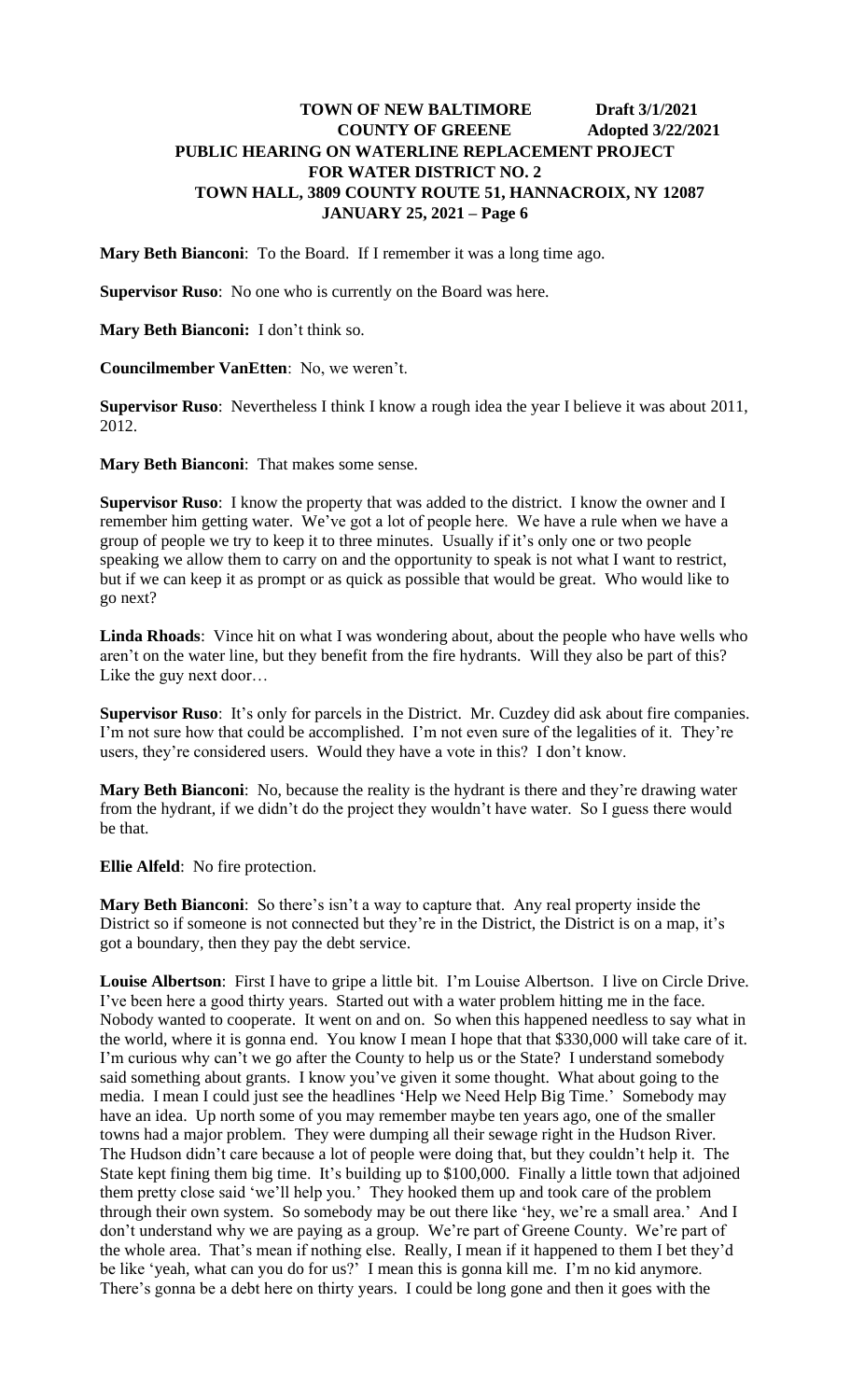house, you know the debt. I know how these things run. I've worked for lawyers for over thirty years and this is not good. I tried to get information on what went on in 1800 and all that stuff. I wound up with a bunch of papers that I paid to get printed and it started out in June, I don't know it wasn't that long ago so I still don't know who the person was. I know they're dead and gone, but I wanted to see the system and how it was handled. You have to look ahead not always back or the immediate thing. That's how I survived with ten kids.

#### **Supervisor Ruso**: Well, that's a good point.

**Louise Albertson**: You always plan ahead, always know. My one son said to me one time, 'Mom, you are the only one I know who has a parent who always tells me what could go wrong.' He said nobody else is doing that and he had a lot of friends. He was on the football team. So maybe we could look ahead a little bit. When I was working when I walked outside and saw the attorney's sign hanging, I got right back in I said 'who do we call' and they said 'well, nobody offered to ever fix those before.' Well, everybody wanted to get paid and not care. I care. So when we had the water problem and needed a grant, nobody was doing anything. I was getting told by the Town Board 'oh, no, we're not gonna get it, we're not gonna get it' and at one meeting the man from the Health Department, is it Oneida County we share it with?

#### **Mary Beth Bianconi**: Otsego.

**Louise Albertson**: Everybody on the Board's going 'no, no, no, we can't get it.' He said 'I think Mrs. Albertson is right. You know maybe.' It turned out it came to pass and nobody wanted to help take the survey. I said 'I'll take your survey.' I walked around in the dark and got all the information he needed. We all got to share to take care of this place and this mess. That's a lot of money to hit on us. I'm not a kid I freely admit it and I'm a widow.

**Supervisor Ruso**: Well, I think when we're done here maybe both I and Mary Beth can speak a little bit about outside funding. All of our outside funding issues are not assured at this moment. It doesn't mean that there won't be something, it's just that we don't have any absolute knowledge of anything.

**Louise Albertson**: I understand but maybe before we just say 'alright we'll pay it off' keep looking. Maybe next year something would pop up or go to the media. Really, I mean you're not insulting anybody but you're saying 'we're in trouble, we need help.'

**Supervisor Ruso**: I would like to see something.

**Tom Russo**: With all this that I'm hearing, I did buy one of the houses that burnt down and if I would have known at that time, 1) buying my house on 257 and now buying a second piece of property if I knew that, and I am speaking for some of the people here that have the same feeling of me, Vince my neighbor, Sean, there was no mention... I know about what you said, I know what you said, Water District No. 2 -- but it wasn't explained to us at closing or any time that there was 32 people that if anything happens to this Water District that we would be responsible for the cost. \$330,000 divided by them, \$10,000 now tonight. I just found out \$20,000 on me. I can't afford that. I work my ass off as a Physician Assistant. I have a sick daughter that my medical bills are unbelievable, \$20,000 every three weeks. I can't afford this and if I would have known this when I bought my house 30 years ago when I got into Med School, I wouldn't have bought my house and I wouldn't have bought that second piece of property that I was hoping to give to my daughter to build a house so she could have her horses. This is very upsetting to me tonight and it's upsetting to a lot of people here. Yes, I know about Water District No. 2 now, but when I closed and Kendra Johnson, the person that wrote that, is very upset too because they just closed in 2018 and there was no mention about Water District No. 2 and what the cost would entail if something broke. Do you understand that?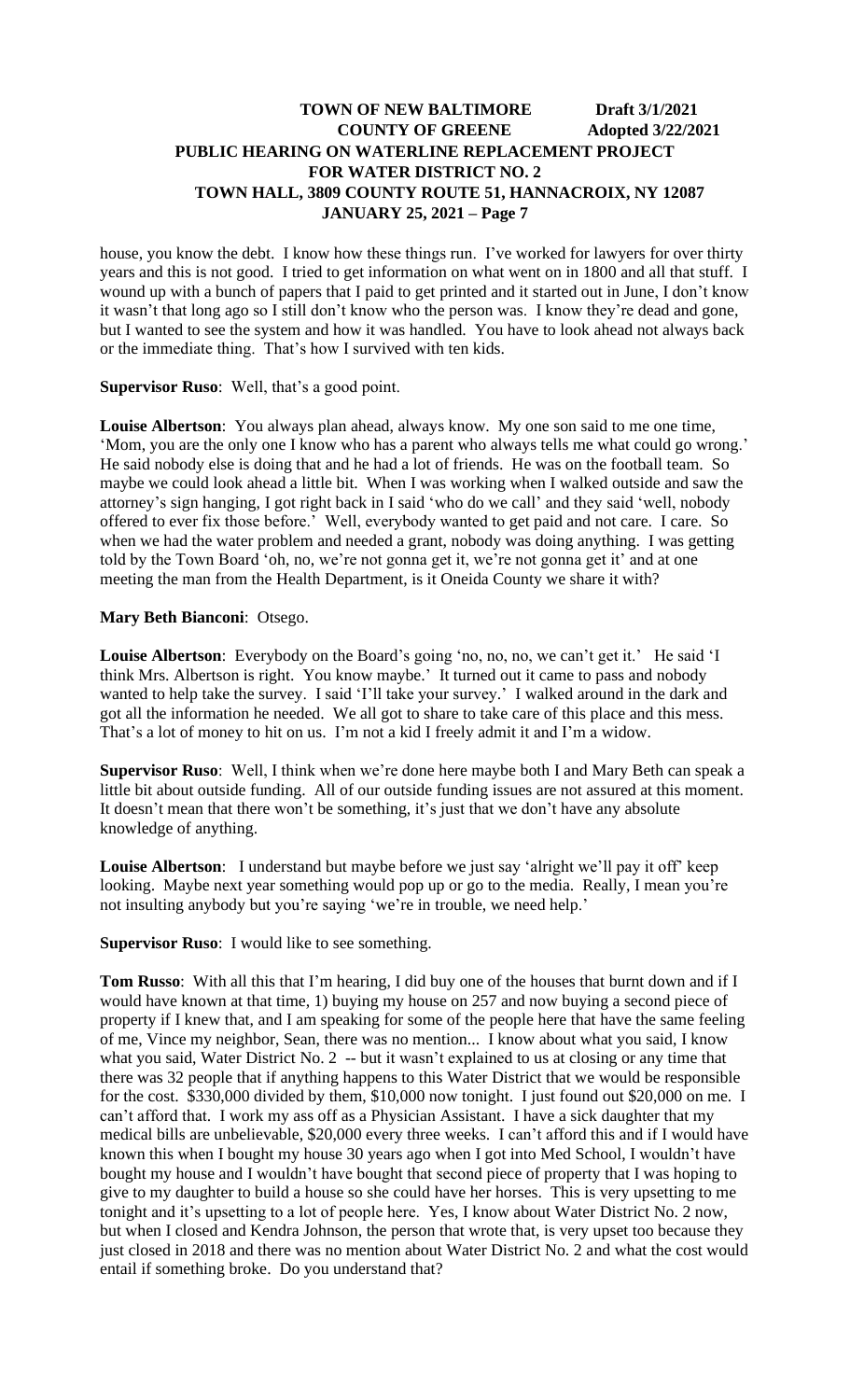**Supervisor Ruso**: No, of course, I do.

**Tom Russo**: This is very, very upsetting.

**Supervisor Ruso**: I know that in 2018 or how many years ago you bought yours…

**Tom Russo**: I bought mine in 1989.

**Supervisor Ruso**: I don't know if anyone would have known what the cost would be.

**Tom Russo**: I had no clue about water problems when I bought the house. I'm ready to sink a well but now I'm still responsible for it.

**Supervisor Ruso**: For the debt service.

**Tom Russo**: And now I'm responsible for two debt services. I can't afford this.

**Sarah Pilatich**: I just bought my house in November. The Water District was never explained to me or the debt. I own two lots, one's vacant. Am I gonna be held liable for both of those lots?

**Supervisor Ruso**: It seems so, yes.

**Sarah Pilatich**: Why wouldn't the previous owner be because I wasn't there when the water main break happened?

**Tom Russo**: That was another thing I didn't bring up, too. Thirty years ago or whenever this was done, we weren't the original people that signed this agreement, but it was never passed down to the new owners.

**Supervisor Ruso**: The new owners, yeah.

**Tom Russo:** Again she just bought her house. She just bought it. Was she told? No.

**Supervisor Ruso**: No, apparently not.

**Tom Russo**: This is not fair. We haven't known this stuff and it was never, ever, ever disclosed.

**Supervisor Ruso**: Who would be disclosure? Who would provide the disclosure?

**Tom Russo**: It should have been on the deed or something.

**Ellie Alfeld**: The previous owner.

**Supervisor Ruso**: The previous owner and/or whatever…

**Tom Russo**: No mention. None and now our property values are gonna go tanking because now we have this major debt and there goes our property values and I feel sorry for her. She just moved in.

**Supervisor Ruso**: To answer your question, the billing plan moves forward on a quarterly basis. In essence the total cost of the debt, divided by the number of years, divided by the number of users, properties…

**Sarah Pilatich**: I'd have to pay double.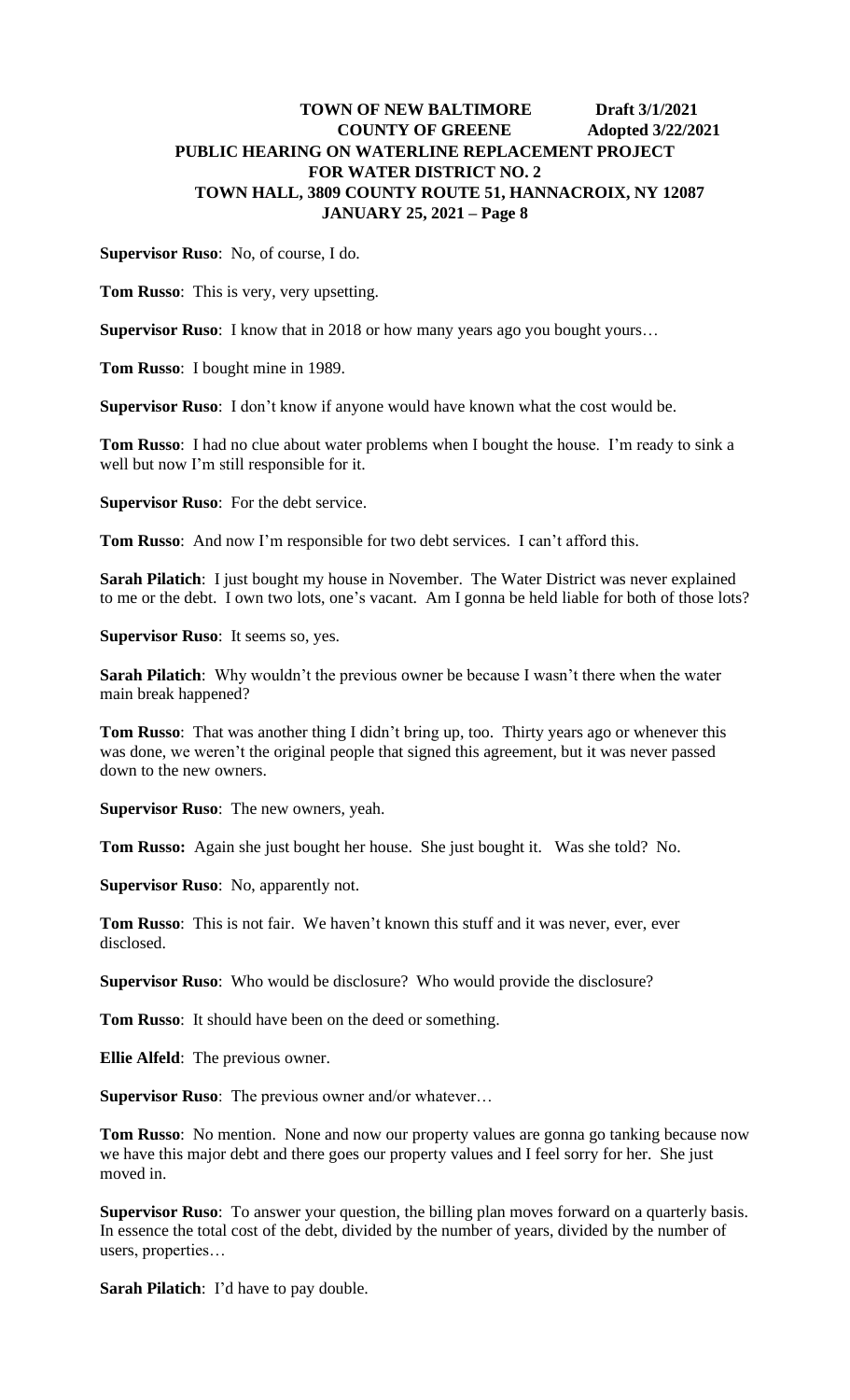**Supervisor Ruso**: And divided by…

**Sarah Pilatich**: And that was never explained to me even for a vacant lot with nothing on it not using the water.

**Supervisor Ruso**: The previous owner is not gonna say nothing. I'm sure of that.

**Sarah Pilatich**: And I'm 25 years old. I haven't been around a long time to save all this money to pay for it and I just bought my house.

**Vincent Cuzdey**: I think your vacant lot doesn't have a water line on it.

**Sarah Pilatich**: It does.

**Vince Cuzdey**: And they won't let you build on it?

**Sarah Pilatich**: No, I think you can build on it.

**Supervisor Ruso**: And then it's divided quarterly.

**Mary Beth Bianconi**: I know this isn't gonna help, but just like when you buy a house, you had to figure out what school district this was in because you're gonna pay school taxes and school taxes are different, Coxsackie-Athens versus Ravena versus right… This is a taxing jurisdiction. So there might be a Library Tax when you look at your tax bill, there might be Lighting. Some people have Lighting Districts, these different things. It's a tax. So, unfortunately, when you buy property that's one of those thing about understanding the tax. Some people are not like where I live, I don't live in a Lighting District so on my property bill it says 'Lighting \$0' because my neighbors do but I don't, but I looked it up when I bought my property. I know this doesn't help.

**Sarah Pilatich**: No, this is the first house I've ever bought. I'm 25 years old. I'm obviously not your age so I wouldn't know to do that.

**Mary Beth Bianconi**: I understand. I understand. But just in terms I know people are like 'how would I find this out? Where would you find this out?' So when you're buying a house, it's really talking to your realtor or however you got it.

**Tom Russo**: None of that was ever disclosed.

Mary Beth Bianconi: I know it's very, very difficult. This is a really, really tough... We talked about this. The fact that there's so few users in this District. The Town of Coxsackie Water District has close to 1,000 users, 797 or something like that. There's Districts all over the state that are different sizes. This is a really, really small District and the problem is if we go back in time somebody was gonna build a lot of houses in Scheller Park, 200 of them is what the documents say from 1974. In 1974 the people who lived in Sheller Park petitioned the Town to do this because they had one and two inch plastic lines on the ground and they couldn't live in their houses. I think I have something here that says that there were nine families without water for over a year. So that's the history we're dealing with. It doesn't change what we have today, but this is one of those things. I've heard a bunch of people say we gotta look forward. In 1974 someone should have been looking forward and saying we're relying on a pipe, even in 1974 it was built in 1919. That's probably not super smart and that at the time, I think when the District was created, there were only about 20 houses. So it was even smaller area. The original debt, I do have that, the original debt on the District when they built it was \$80,000. Residents paid \$50 a year for debt service plus the cost of water which was at 180 percent. That's what the situation is. I know it's upsetting in terms of somebody was saying 'can't we go to the County or can't we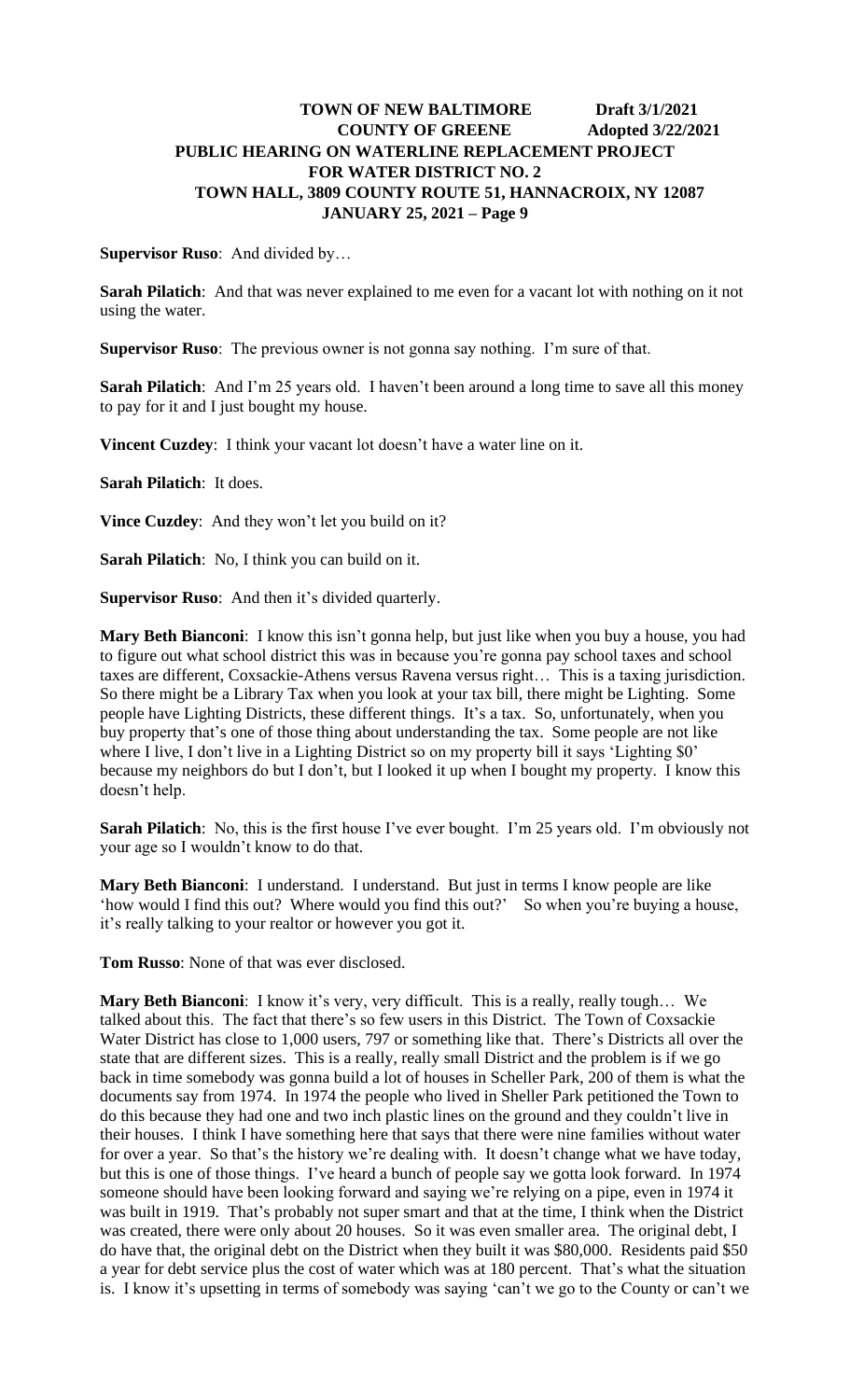go to other people,' and I will talk at the end about grants and financing and those kinds of things, but New York State, this is New York State law, New York State says that when you create a Water District in a Town, only the people inside the Water District pay those costs.

**Sarah Pilatich**: So the Village doesn't pay for it?

**Mary Beth Bianconi**: So the other thing I do what to add and I forgot to mention this, so one of the things you have to realize everyone, and I know again tough situation, but the Village of Coxsackie has paid the \$330,000. The residents of the Village of Coxsackie paid that money, it's all been paid. The contractors are all paid, they have all gone home. So basically the Village of Coxsackie extended their money to help you guys out in a short-term basis right and you have to pay them back. Unfortunately, the Village was in a positon to do that because I think you guys would have to chime in, but I don't think the Town had the ready cash, the District didn't, but to pay for that cost. So, again, I know this is difficult, but I just feel like if I explained as much as I can -- and I know it's a difficult situation -- but the fact that this District is so small is a big problem. If there were to be more houses built as Jeff said, if there were more people added to the District, it would reduce the cost to everyone because we take the same number and divide by more.

**Sarah Pilatich**: So I'm paying for milky water that you can't even drink. It stains the sink and now I've gotta pay for somebody else's.

**Mary Beth Bianconi**: So if you have a problem like that you need to let the Village know.

**Sarah Pilatich**: I have. They don't do anything. They look at me like 'oh, you're a female, you don't know what you're taking about. I'm a man so…'

**Mary Beth Bianconi**: So afterwards give me your contact information, I'll make sure something gets checked out.

**Audience Member**: There's a lot of air in the water.

**Mary Beth Bianconi**: So that's actually, that's good to know.

**Sarah Pilatich**: And it makes me sick so my dog has diarrhea.

**Audience Member**: The water leaves a brown stain.

**Audience Member**: You can't do laundry.

**Audience Member**: We pay for this water that we can't drink.

**Mary Beth Bianconi**: But we need to know this so that we can address it. Scheller Park is in a tough spot. So Scheller Park is up here, right you guys are way up high. So is the Village's water plant so that means that there's very little pressure but you're also coming down the hill and going back up the hill and we're still traveling through some sections of that 1919 pipe. So there's a good chunk of that pipe is still in play. So the water quality can be poor, the milkiness is from air getting in there probably because in the past that line underneath the Thruway, I said it was operating a ten inch line in some places, I wouldn't have been able to get my fist through it. It was that small. So it was increasing the pressure and not letting a lot of air to get bubbled in. Now that the line is bigger, that's probably where the air is coming from because it goes down, it actually kind of has a couple dips in it and then it comes back up so there may be some things we might be able to do to reduce the milkiness and address some of these other things. But we need to know.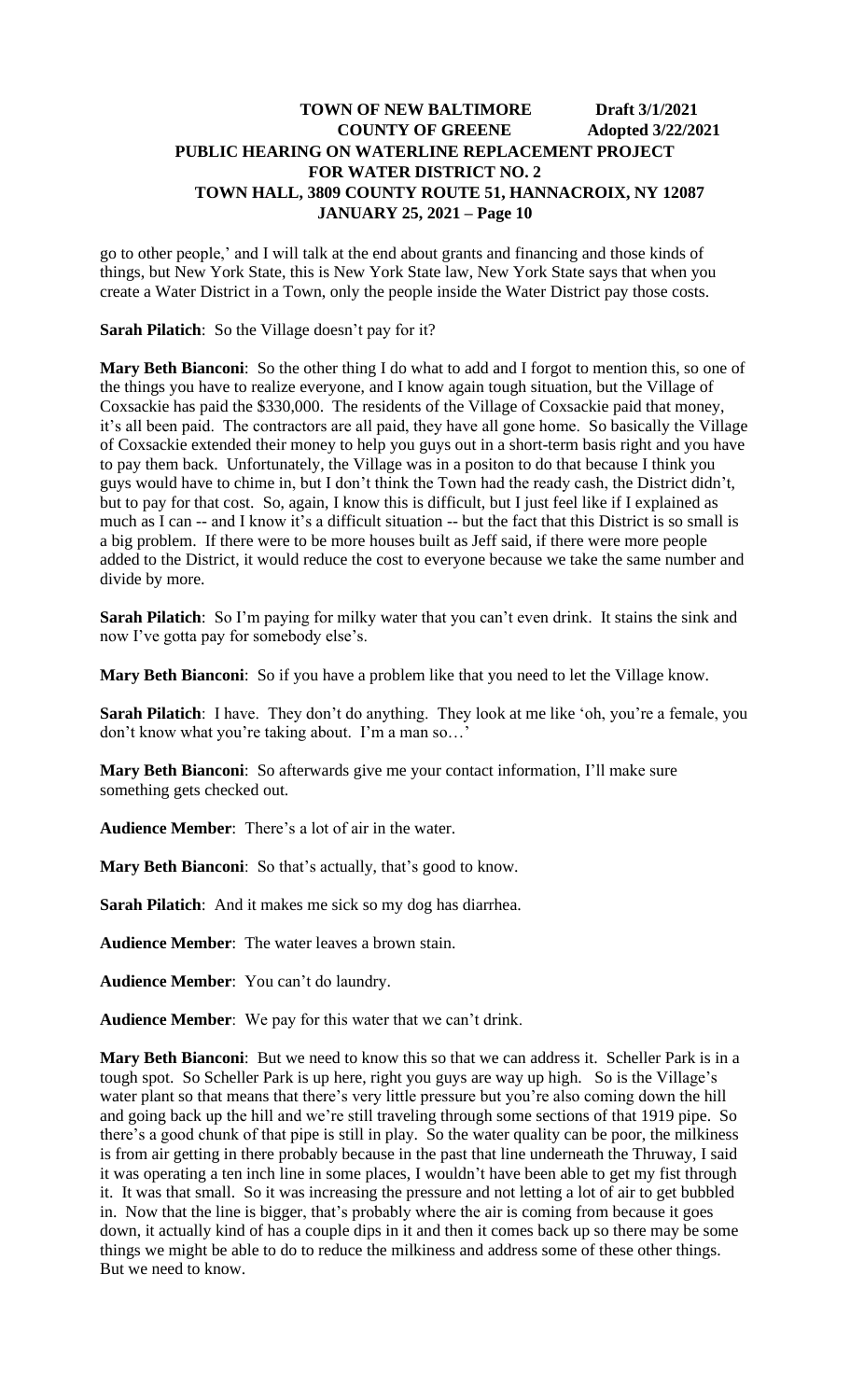Many speaking at once.

**Jim Mc Manus**: Most of my questions were covered by everyone previously. Something that I would like to know is when Water District No. 2 was created, they were anticipating 200+ residents on Scheller Park Road. That has not happened. Is it possible to dissolve a Water District and combine it with Water District No. 1? So we said that there were close to just 780, just shy of 800.

**Mary Beth Bianconi**: That's in a different Town.

**Supervisor Ruso**: Water District No. 1 is the water is fed from Ravena and it only proceeds down 9W to about where the Budget Motel is. That's the furthest extent of that line and a different provider of water.

**Tom Russo**: Who supplies the water to all the hotels?

**Supervisor Ruso**: They have a well.

**Mary Beth Bianconi**: They have wells. So the only water supplies in the Town of New Baltimore you have the line that comes up 9W about where Slater's is, now goes up the hill to Scheller Park, crosses the Thruway and goes up the hill to Scheller Park, there's a line that comes south out of the Village of Ravena, down to about where the Budget Hotel is, and there is the chunk or small part of where the liquor distributer is on 9W, that big huge, giant building in the back, and the SERTA mattress, that's also on the water system, but other than that there's no public water supplies in the Town. Everything else you see that's built here is on a well. That includes the Holiday Inn Express, that includes the Truck Stop. They all have wells, they all have septic systems or small wastewater treatment plants. There's no public utilities there.

**James McManus**: Well, I would like to stay on the idea that originally there were supposed to be 200 residents on here. We may be stuck right now. How do we prevent getting stuck again in the future? If these lines are originally from 1918, there are going to be failures coming up okay. So we may pay this \$300,000 now. Next year if it happens are we going to be levied again \$300,000?

**Supervisor Ruso**: You've got some questions. First off the line under the Thruway is replaced so that's a 2020 addition. Other parts of the Water District that don't serve Scheller Park, those costs would be part of the Village of Coxsackie's water system and that's not a responsibility of yourselves. It's part of the entire Village of Coxsackie water system.

**Jim McManus**: Of the Scheller Park Road water, how much of the line has been replaced?

**Supervisor Ruso**: Very little of it aside from the main that comes under the Thruway. Your lines along your roads that service each house, those go to 1974.

**Tom Russo**: Was the line under the northbound side replaced or just the southbound?

**Mary Beth Bianconi**: No, correct. One of the options that we looked at because we were thinking the same thing, if we're gonna do this. So we looked at what would need to be done to remove all of the 1919 line. The cost was somewhere in the \$1.5 m range so that pretty much ended that discussion very quickly because you don't have \$1.5 and doing it on such a short term basis. Now that doesn't mean that we won't talk at the end about planning and how do we plan, and how do we… The most expensive money you spend is the money you spend in an emergency because you can't plan it. To the person's questions about a grant, you can't go line up for low-cost financing of grants, that takes… Don't you remember the sewer system, we worked on it for, Shelly, three years, four years to get grants and zero-interest financing for the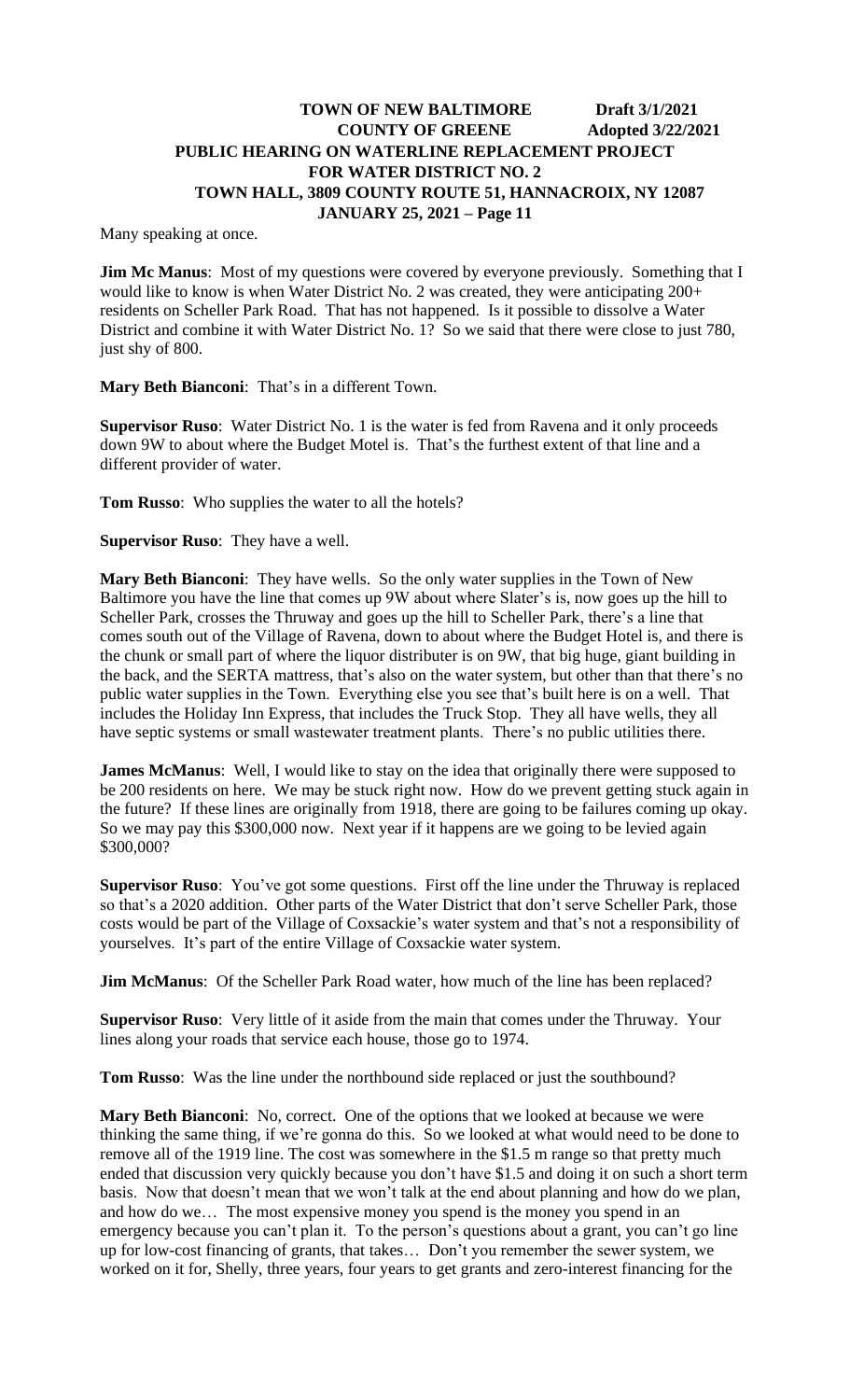sewer system. It took us four years. So you ask a really, really good question about the future because that's out there.

**Jim McManus**: Because at a certain point we will be at a point of extremist where the burden will be too high for even those who are doing incredibly well to afford and why would it be worth it to even pay it and I believe we're closing in on that quickly.

**Vince Cuzdey**: So are you telling us they did not replace the line under the northbound line and we could have this problem next week?

**Supervisor Ruso**: Yeah.

**Mary Beth Bianconi**: The cost. The cost.

**Vince Cuzdey**: The New York State Thruway should have a part paying for this. They didn't fulfill their end by putting it in a vault. They should have done that initially.

**Mary Beth Bianconi**: We don't disagree.

**Audience Member**: So, are you suing the…?

**Supervisor Ruso**: No I am not.

**Audience Member:** We're being told to pay. I know Coxsackie's already paid it, but that portion ought to be going back to the Thruway and say 'hey…' It's their Thruway, it's their responsibility for maintenance. They collect tolls on it. They should be responsible for that. They can't expect anybody crossing it to pay for something. Nature or an act of god.

**Mary Beth Bianconi**: Unfortunately they do and it's the entire length of the Thruway. In Catskill, Catskill just put a sewer line under the Thruway. Catskill paid to put the sewer line under the Thruway.

**Audience Member**: That's a new construction. But this is something that they elected in 1950 to neglect to do the property thing.

**Mary Beth Bianconi**: We understood and we looked and that's when we found the plans and went back to the Thruway and we said 'and what happened?'

**Louise Albertson**: But rules and guidelines can be changed, it's not an impossible thing. It's difficult but not impossible and I say we go fight them publicly.

**Audience Member**: Has anybody asked the Thruway and brought this up to them?

**Supervisor Ruso**: Absolutely.

**Mary Beth Bianconi**: Went all the way up to the head of the Thruway.

**Audience Member**: They just say 'no.'

**Mary Beth Bianconi**: What they say is they have 590 miles…

**Supervisor Ruso**: I've had that same comment.

**Mary Beth Bianconi**: Of the Thruway with a lot of utility crossings and they did what they could to support the project.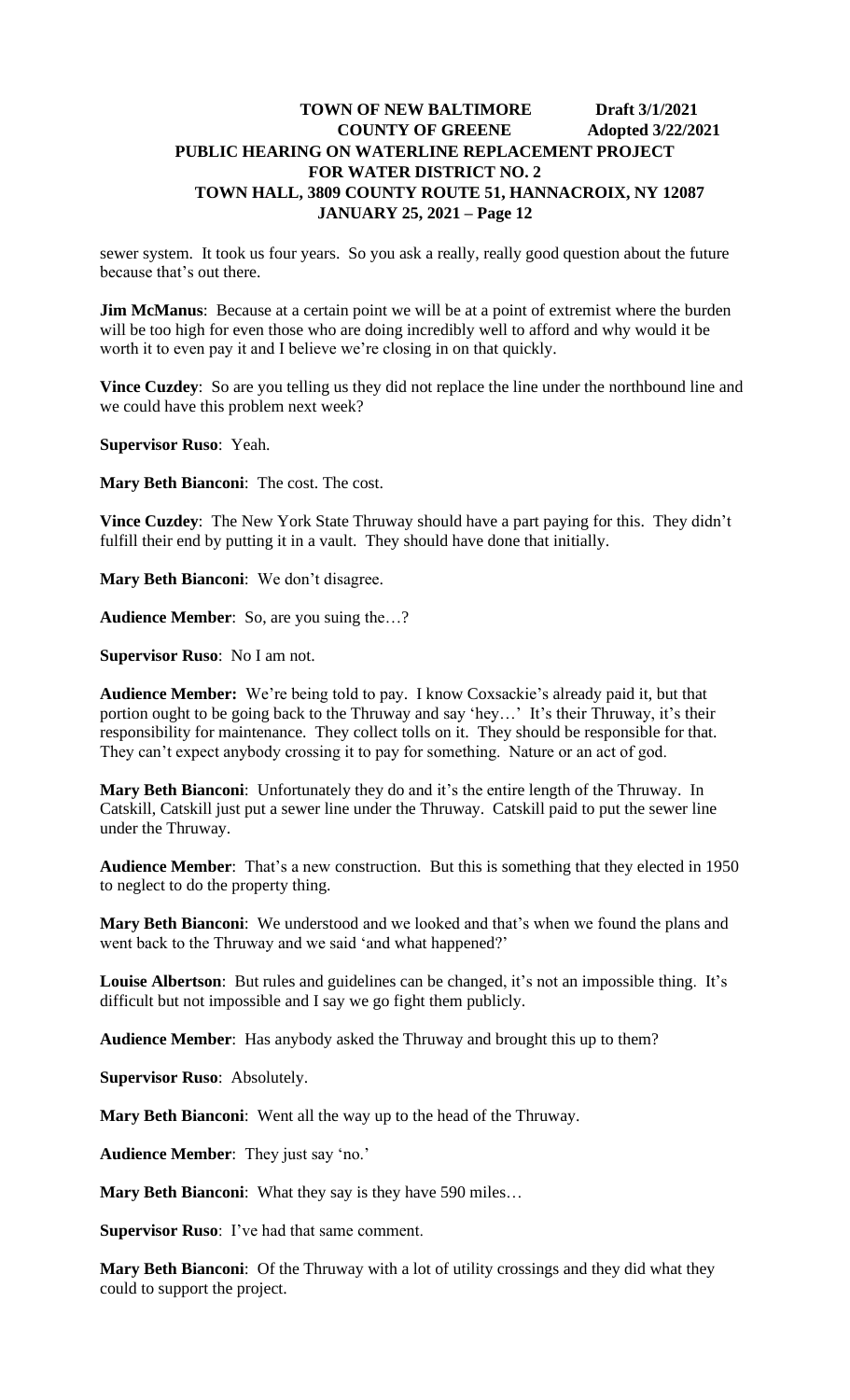**Louise Albertson**: And they're also saying how they're keeping our tolls going, they're not going to end.

**Supervisor Ruso**: They said the same to thing to me apparently or similar that they said to you. They said we have thousands, that's the way they said it, utility crossings under the Thruway and they don't own them. They are not responsible for them. Age of them, and this is their words to me, the age of them varies certainly by community by everything.

**Audience Member**: So we'll repair the pipe, let them repair the Thruway. We'll repair ours, they repair theirs.

**Supervisor Ruso**: That's in essence what we have here. They have taken on the cost of the repair of the Thruway.

**Mary Beth Bianconi**: They did.

**Supervisor Ruso**: That they have done, however, the pipe, I believe it was in the \$30's maybe \$40's…

**Mary Beth Bianconi**: \$30-\$40,000.

**Audience Member**: I'd rather pay that than \$300,000.

**Mary Beth Bianconi**: Understood and I'm not defending the Thruway. I'm just telling you, obviously, that was the very first thing we did was we ran up the chain of the Thruway before we even knew what it was gonna cost or what was gonna be done to fix it. The other thing that we did just so everyone knows is we spent a fair amount of time, and we did this once before looking at it, is there another way to get water service to Scheller Park without crossing the Thruway because that's another logical thing to do. Could we abandon the line that we have, just cut it off and leave it in place and get you water some other way? And there just isn't a less costly more viable way. You know the geography.

**Councilmember Boehlke**: Not with 32 houses footing the bill for it.

**Mary Beth Bianconi**: Exactly. Anything that you do is too much money. If you touch it, it's too much money.

**Audience Member**: And we're the ones paying.

**Vince Cuzdey**: This line underneath the northbound section, is that a ten inch line?

**Mary Beth Bianconi**: It's the same line.

**Vince Cuzdey:** Can we use that as a vault?

**Mary Beth Bianconi**: So we'd love to use it as a carrier and that might be something that we could look at doing.

**Vince Cuzdey**: Better sooner than later.

**Mary Beth Bianconi**: That's how we restored the line was we went a two inch line through a ten inch line.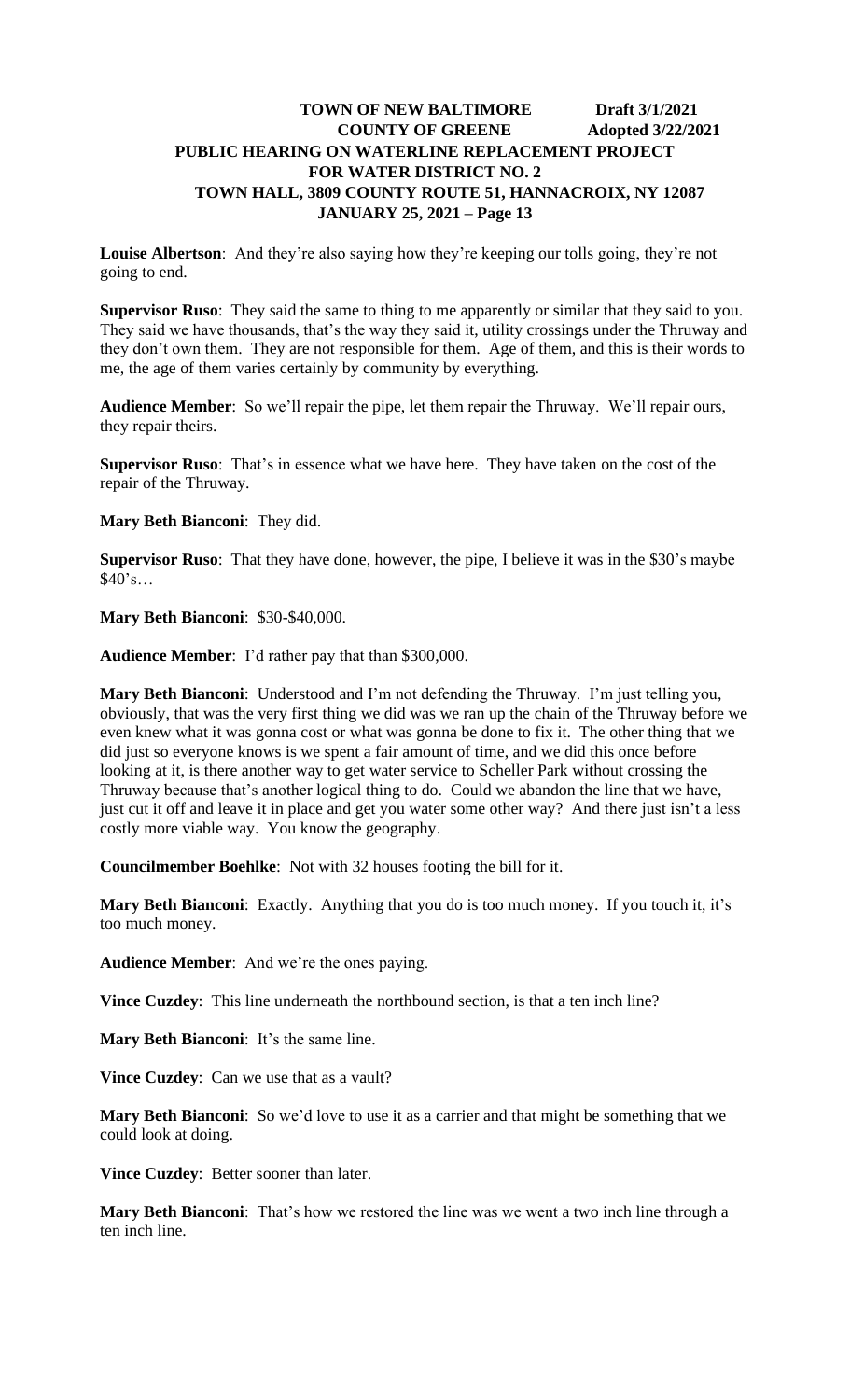**Councilmember Boehlke**: You guys can correct me, but initially we heard when they put this temporary two inch line in that a lot of people experienced better pressure in their homes than what they had before. Is that true?

**Audience Member**: No, I think it was more just because we had no pressure and now we have pressure.

Many speaking at once.

**Mary Beth Bianconi**: Our challenge is that the Department of Health says that the minimum line size is six inches. So that's part of, again we're back to regulations. The other thing is you have fire protection up there. You can't have fire protection and have a smaller diameter line. You won't get the volume of water pressure through it to actually use it for fire protection. So this is all these competing interests right. It's a balancing. But, again, as we think about the future which is really smart to think about, you don't hopefully end up in this position again. The big thing that you think about is anything that's done is gonna have an impact on you guys as ratepayers and last we can plan it and go seek the funding that could be grant funding, grants you don't have to pay back, as we got a grant for part of the sewer project, and I think the lady was talking about the water project for the hamlet that didn't end up actually happening, but there was a grant associated with that as well. They're available right now. Unfortunately, with the budget deficit that everyone's probably listening to on the news, there have not been grants. There were no grants in 2020. There are a couple of grants available actually right now, but they're focused on sewer or installing water meters which is a great idea, but you guys don't need water meters you need a new water system to bond your cost. So it's a process. I know that doesn't help, but…

**Supervisor Ruso**: So moving forward we have a debt to the Village of Coxsackie, they have paid this bill. I spoke with the Village Mayor last Thursday and he said they have the money in their reserve right now. And we had thought that we may have to use Town monies, Town General Fund monies, to pay Coxsackie. The regulations are that Town monies used to pay something on behalf of a District, whether it's the Water District or the Sewer District, as Mary Beth pointed out, must be reimbursed back to the General within one year.

**Mary Beth Bianconi**: Within the budget year actually.

**Supervisor Ruso**: Within the budget year actually. Yes, you're absolutely right. So the only other options are a bond because it has to be paid within a year.

**Louise Albertson**: Will it cost us more if we wait until the very end?

**Supervisor Ruso**: I don't know that. In terms of the points that Mary Beth had spoken about with grants, this failure happened in the worst time. We said that back in June. The issue comes to mind is that we've had a cut for other issues already. There's a state funding, not significant but most of the operations of the Town itself, are through the taxes as you well know. However, the state funding that was coming was all cut. The Highway monies that come to us from the State that was an immediate 20 percent reduction. The uncertainty for 2021 still exists. So the state's already cutting their funding and asking for a grant. There's not many open doors. I have reached out to our elected officials. I have no promises. I can't say. If something does come up, whatever it would be, I think we would find ourselves in a position to accept it readily. How does that work? It would reduce. The length of the bond is the length of the bond. However, it would reduce your payments by whatever amounts were given to us. And that's in essence the law. I mean I can't say 'let's take off the last five years or…' We can't do that. The length of the bond is still the length of your bond. That's how that would work. I actually want to kibitz a little bit with Mary Beth in terms of some other strategies, but I know you've been on the phone looking for money and so have I.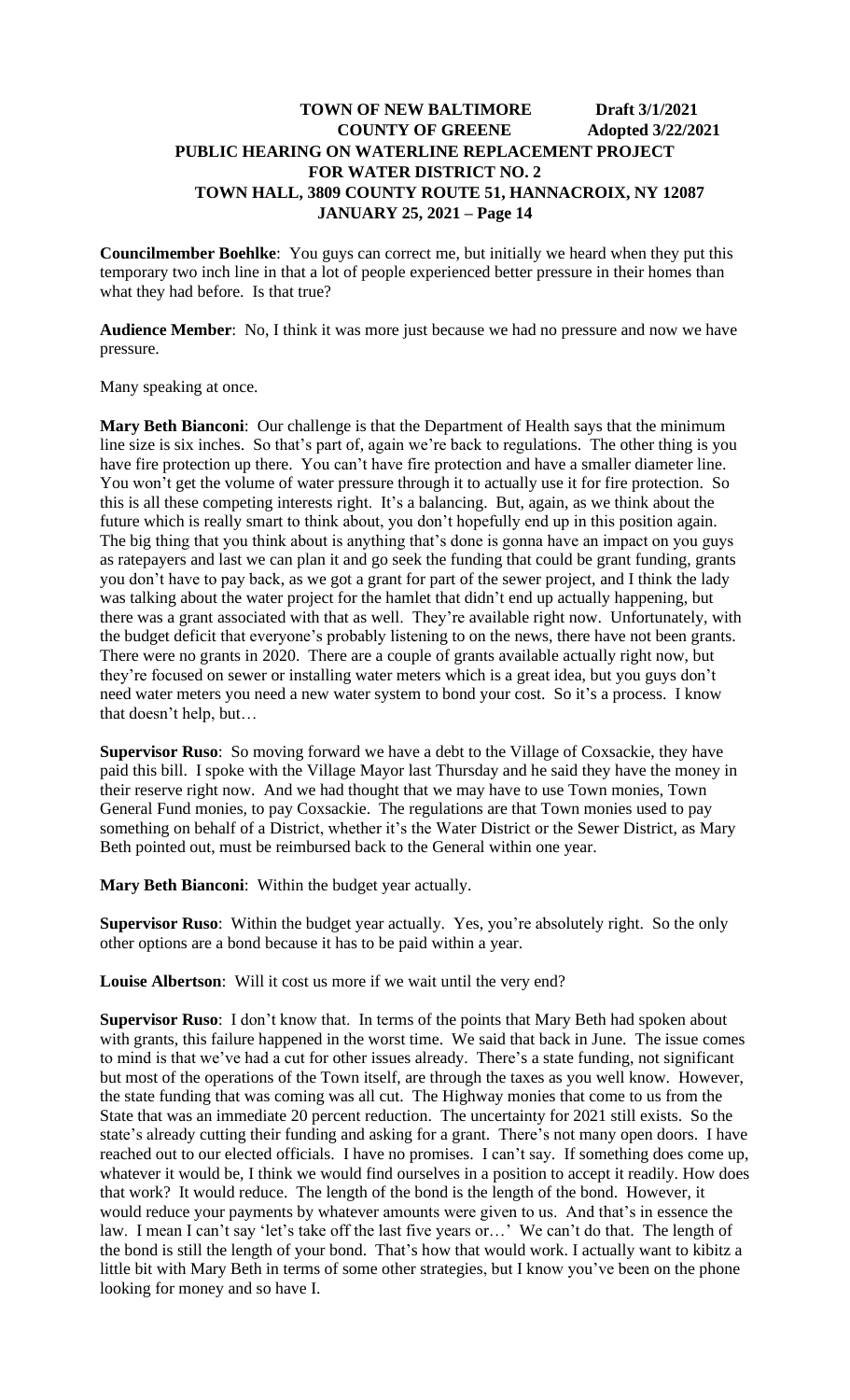#### **Mary Beth Bianconi**: We have.

**Supervisor Ruso**: Again, the Thruway, it took a little bit of lobbying for them absorbing the costs of repairs. Initially that was going to be on the District as well. But, thankfully, they took that off. Still there's a \$330,000 bill. That's a lot.

**Louise Albertson**: A little bit of an aside can't our whoever is our tax collector for property or school or whatever, take every single tax bill from this whole area and type right on there what goes with it so when they do buy from somebody here they'll know. Nobody's paying attention. When I bought the property, I was paying two fire bills and had to kind of push them a little bit to take one off because I'm like 'you guys gotta pay attention.' They didn't care. So for two, three, four years, whatever it was, I'm paying twice. I mean somebody's gotta care.

**Supervisor Ruso**: Well, the tax bill does have your water bill on it. You get that quarterly. By the way I have to point out I know that I have had complaints from people about their water bill. And I can't say because I can't even see your faces, but I've had phone calls about the \$3.33 O&M fees that's for maintenance. \$3.33 a month. I've had a lot of complaints about that going back over the years -- not that if we raised it by twice it was ever gonna cover this kind of a cost -- but I recognize that there's some people just don't have the money and they are worried about it. By the way it comes out to be \$10 a quarter and that's on your bill, the O&M charges. Even if we had more time and had charged a higher level going back, I don't think it ever would have covered \$330,000. I'm trying to remember what's in our Reserve right now. I think it's only \$2,700.

#### **Audience Member**: It's a start.

**Supervisor Ruso**: Not much, not even 1 percent unfortunately. Well, we've had the Public Hearing and we've given everyone an opportunity, the purpose of that is so you can come forward and give us your points, express your comments to us. Mary Beth is there anything else you'd like to say to close out this Public Hearing?

**Mary Beth Bianconi**: Just a couple of quick things. One thing to know so this would be a bond. So bonds carry interest rates. This bond at \$330,000, the good news is you have local banks that are very good partners to your communities. Greene County, National Bank of Coxsackie, these local banks do this type of borrowing routinely. That's a good thing. If you had to go to New York City, if you had to go somewhere else, your interest rates would be a lot higher. Interest has a huge impact on what you guys pay back. So if you think about it that way, it's just like if you're doing a mortgage and you can get a mortgage at 2.5 percent or a mortgage at 2.3 percent, that .2 over 30 years makes a huge difference in terms of what you pay back. So right now, interest rates are very, very low. That's a really good thing. It's still going to have an impact on this cost. The bonded debt, kind of like a mortgage, so there's a chunk of what's being paid back that's principal and there's a chunk that's being paid back as interest. To the Supervisor's point about any future grants, how that would work is grants are monies that are given by an entity – state, federal government, someone like that. That's dollars you don't have to pay back. So the grant value would be taken off the principal of the loan which reduces, as Jeff said, not the term, it's the same number of years, but reduces the principal so it reduces the amount of interest you're paying. It won't change the interest rate, but it reduces the overall amount of interest. So that's a good thing. That's the best way to directly reduce what everyone's paying in terms of the costs. We have been looking extensively at grants for this. The State does offer grants for water systems. So we are looking at that. Like I said they did not run, they did not operate in 2020. The Governor's 2021-22 budget that he just put out last I believe it was Wednesday, includes funding for projects like this at the same amount of money that was available in 2019. So we're all familiar with the cost of money over time and your ability to pay for things with a dollar. So that's really a negative. That actually means there's really in fact less money available and we won't know what ends up in the real budget when they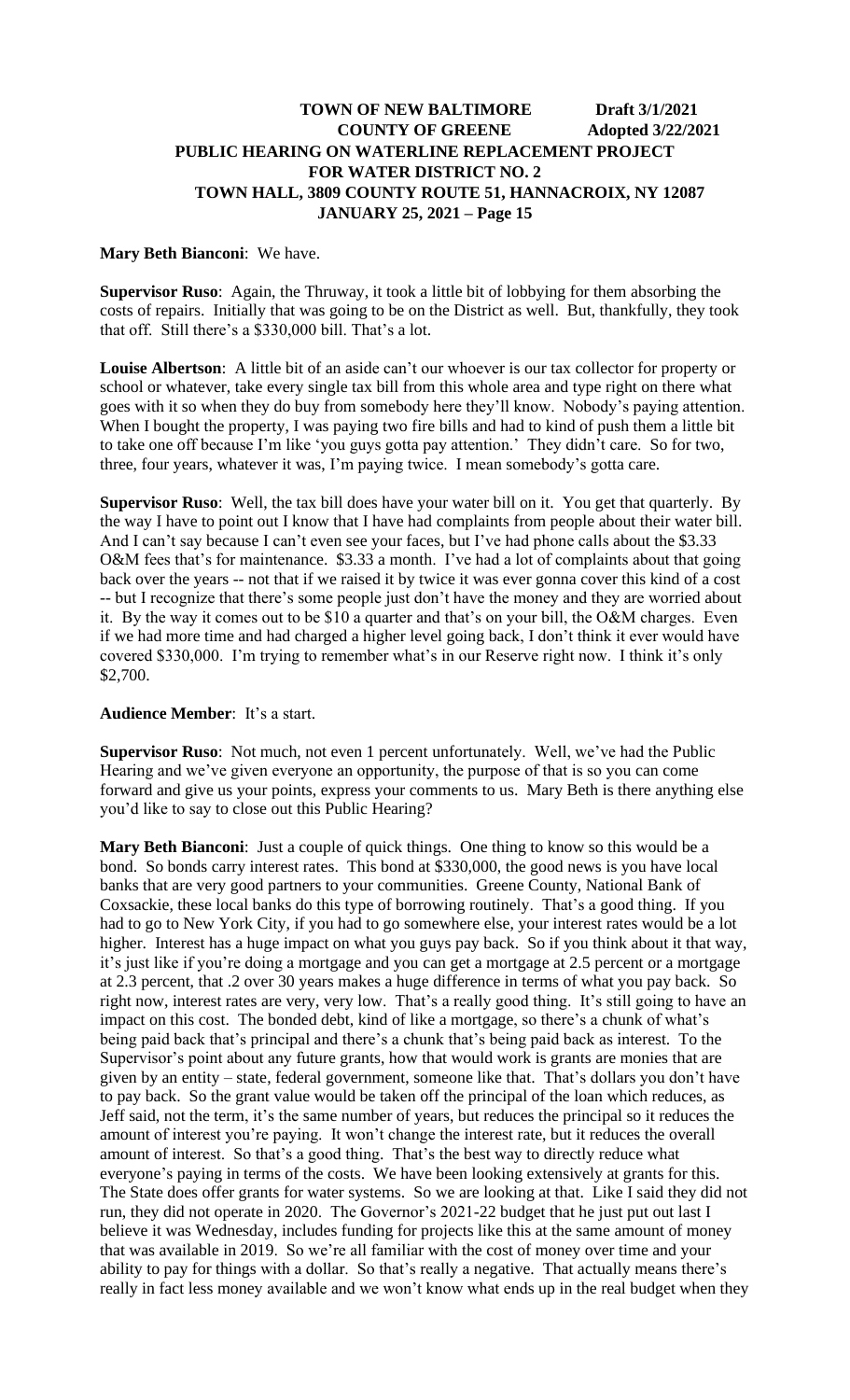actually get the job done on or around April 1. Until about that time, if folks are budget watchers you know the process is the Governor puts out his budget in his aspirational we'll call it. The two Houses of our Legislature will each put out budgets in early March saying what they want to spend money on, what their priorities are. Then you have two guys and a lady who get together in a room and hash it out and around April 1 the State adopts a budget. That will tell us a lot about what our ability is to look for funding for this project. It's good that the Supervisor has been in touch with our elected officials. They can make a big difference in our ability to access grant funding. Unfortunately, a number of years ago legislation was passed to take direct payments from legislators to communities out because it was considered to be abused by a lot of people. So that's not really an alternative for us anymore. But there are some opportunities and certainly it's gonna be a number one priority to be continuing to seek a way to reduce the cost and that will go on as long as possible for sure. So that's kind of the big picture in terms of that. It's probably not as good as we'd like it to be, but I gotta tell you the truth. I have to tell you what I know and I don't tell you what I don't know, but that's what we know and we'll certainly continue to look for… and we're not giving up on continuing to press the Thruway. But just so everyone knows, this did go all the way through the Thruway chain up to the top and the response that I got was very similar to the response the Supervisor got and they did absorb some of the cost of the project and we were pleased that they did that. We were sort of happy they did something to support you.

**Supervisor Ruso**: I do think it wouldn't be unwise because hearing from me is one thing, but I think that our elected officials -- our State elected officials that represent our area -- do listen to their constituents and I would recommend contacting them in every way, shape, or form. Hearing from one person such as me, yeah great, hearing from 30 people is a much better process. And their names in case you don't know who they are – our Assemblyman's name is Chistopher Tague, our State Senator is Michelle Hinchey, and she's brand new in there. So this is new stuff for her and she would probably want to have some outreach with as many of you as possible. At least I would hope she would.

**Louise Albertson**: And we could give her your number?

**Supervisor Ruso**: Yeah, I think you need to give her your name. That's the point of that.

**Vincent Cuzdey**: So what's the process of deciding what interest rate and how many years we're paying for this?

**Supervisor Ruso**: A couple things. We've reached out to the two banks that are official repositories for the Town of New Baltimore and they are the National Bank of Coxsackie and they are The Bank of Greene County. The Bank of Greene County has submitted an offer with interest rates and so forth and have a schedule. The National Bank of Coxsackie has chosen not to submit so we have one. But our outreach was to both because we wanted a little competition and so forth. The Bank of Greene County did give us a fair rate so I don't want to dismiss them in any way, shape or form. They were actually very good to us.

#### **Vincent Cuzdey**: 1.69 is pretty decent.

**Supervisor Ruso**: It's pretty decent and if we could have gotten anything different, I would like to have heard from National Bank of Coxsackie.

**Vincent Cuzdey**: My thought is the shorter years and lower interest rate is much better. It would be about \$50,000 in interest as opposed to the 30 years at 3.49 which is over \$200,000 in interest alone.

**Mary Beth Bianconi**: Interest has a huge impact.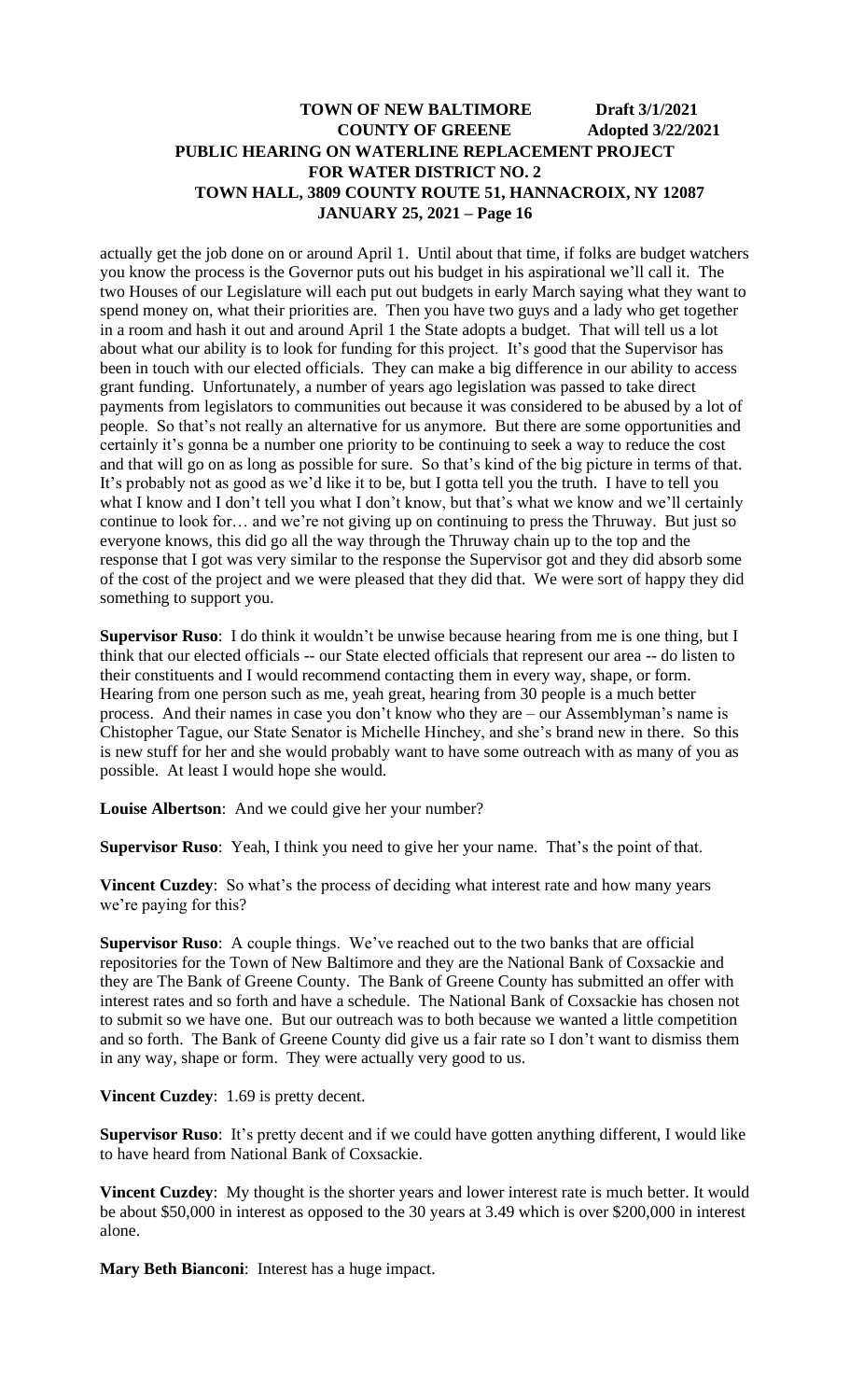**Vincent Cuzdey**: And if some of us want to pay it up front, that would lower the principal for the rest of them, too, so if you could make that happen.

**Supervisor Ruso**: The interest rather. It would lower the interest.

**Mary Beth Bianconi**: Well, it reduces the principal which in turn…

**Vincent Cuzdey**: It would be much lower, the principal, and that will benefit everybody.

**Supervisor Ruso**: One thing I haven't heard from anyone here because we're gonna have to pay Coxsackie. There's no way to wiggle out of this. The length of the bond, I've not really heard much conversation about here. I suppose people when you buy a car people like to get six years, some people wanted it three years because they want to get the payments over with. But I've not heard much from yourselves regarding the length of this except what you said. Anyone want to express a point?

**Louise Albertson**: One idea would be (unable to understand) and when you remember that probably half of the residents will never see the better side of 80 again.

**Vince Cuzdey**: The difference in payment is very small.

**Louise Albertson**: (Unable to understand) small if you don't have it.

**Rob Pilatich**: What is the total per resident?

**Councilmember Downes**: Are we talking about for the 15 year?

**Ellie Alfeld**: Can you give him all three?

**Councilmember Downes**: So the annual payment for 15 years is \$25,090 so if you divide that by 32, for each individual it's \$784 a year.

**Audience Member**: You need to add the interest to that.

**Mary Beth Bianconi**: No, the annual payment embeds the interest.

**Councilmember Downes**: If we're just looking years, I'm not talking about the total, I'm talking about a year. We have \$25,090.59. I divided that by 32. Each individual plot or I can't say resident because some of you have two plots. It would be \$784 a year or \$65 a month.

**Audience Member**: Is that going to be added to your water bill?

**Supervisor Ruso**: Yes.

**Councilmember Downes**: Okay, so if we go out to 30, same thing it's \$17,920 s year is our annual payment, 32 plots, that \$560 a year. If I divide that by 12, it's \$47.

**Supervisor Ruso**: Please note that the interest rate for the 15 is 1.69%. The interest rate for the 30 is 3.49%. So it's more than double.

**Audience Member**: Who makes the decision on which route to go?

**Supervisor Ruso:** We do. The Town Board.

**Audience Member**: But you're not paying for it, we are.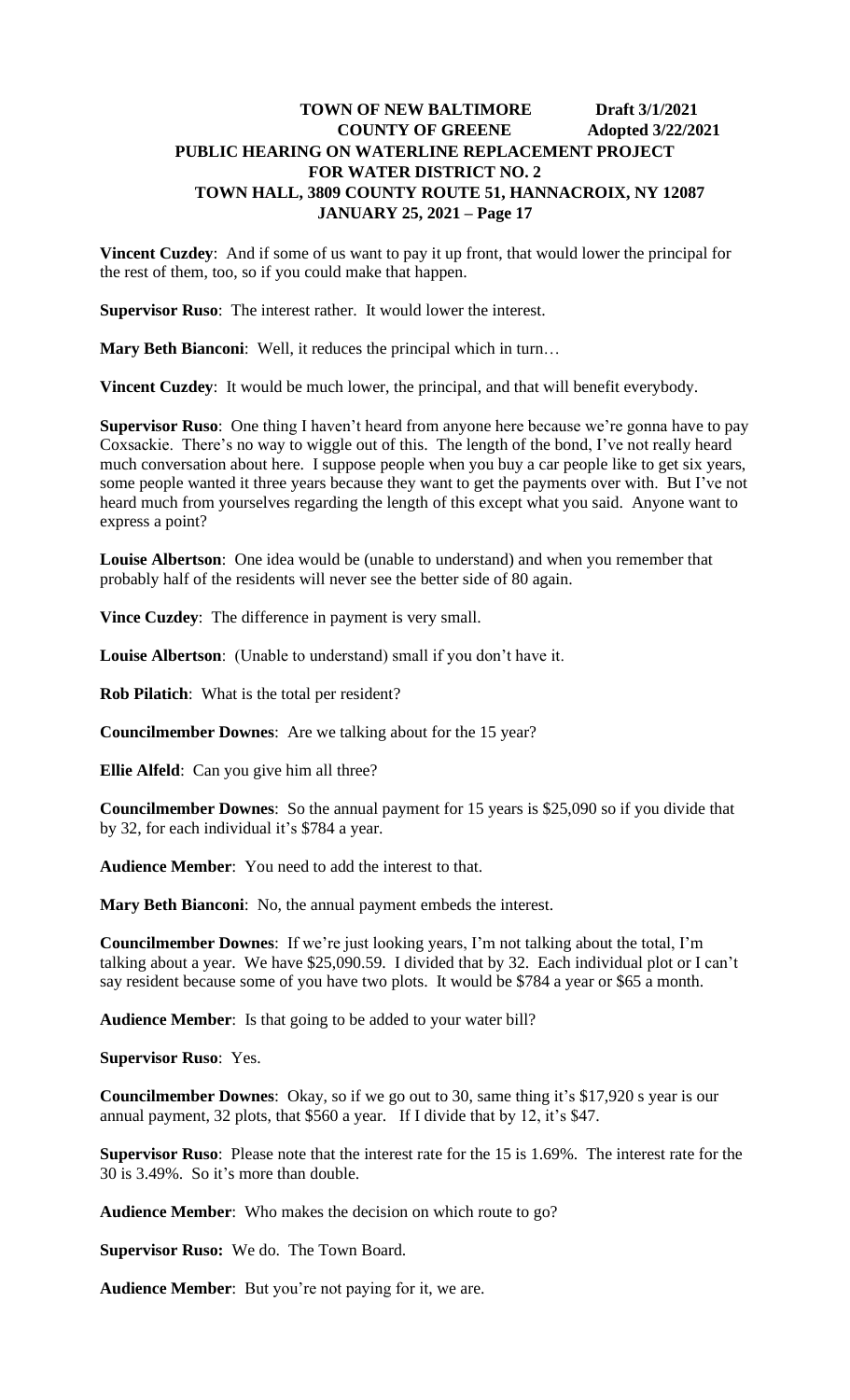**Ellie Alfeld**: So that's why you gotta speak up.

**Supervisor Ruso**: That's why we're here, yeah.

**Deputy Supervisor Dellisanti**: So how many years do you want?

**Audience Member**: 15.

**Audience Member**: I'm looking for 15.

**Audience Member**: 15.

**Supervisor Ruso**: We have the ultimate responsibility, unfortunately. Some of these circumstances perhaps tonight, I'd like to trade places with you and you come on up here, but, unfortunately I'm sitting up here. But, hearing what you want is important for me because I would have thought that perhaps let's try to lighten it a little bit, \$65 a month to \$47.

**Councilmember Downes**: We're looking at \$18 more a month if we go the 15 years, but you're just gonna save so much on the interest.

**Audience Member**: That's before we contact our Congressman.

**Supervisor Ruso**: Whomever, yeah.

**Mary Beth Bianconi**: This is the worst case scenario.

**Supervisor Ruso**: This is what we have before us is the worst case scenario. If there's monies to be had, I don't have any idea how much, that will just reduce that by whatever that percentage might be -- if they give us 10%, they give us 50%.

**Sarah Pilatich**: So why would I pay for two lots? My one lot's not used at all. There's nothing on that lot, a water spout, but…

**Mary Beth Bianconi**: Because so in New York State, and again this Board did not make this decision, I did not make this decision, this is New York State law. So water service, sewer service is provided on what's called a benefit basis. And it's if the real property -- so not a house, not a building -- but the real property is benefitted because it has the ability to connect. So not an actual connection, but the ability to use it is considered benefit, the property's considered improved, so there's a charge.

Unable to understand.

**Mary Beth Bianconi**: If you own multiple real property, pieces of real property, and they are considered building lots. So if it's like some little the square that's the size of this desk, right, no one could build on that. It's not benefitted, but if you own pieces of real property and they're building lots, and they have access to the system, whether they're connected or not, they are considered benefit under New York State Law. Again I didn't make this decision, they didn't make this decision, this is State Law, it's Article 12 of the Town Law if anyone wants to spend some time with it and it says that they are benefitted and that's why there's a second charge there because the philosophy is that the property has access. You would otherwise have to drill a well.

**Audience Member**: It would be cheaper.

**Mary Beth Bianconi**: Maybe so, but that's again these laws, most of these laws like this law is this is right after World War II. It was adopted in the late 40's early 50's when there was a lot of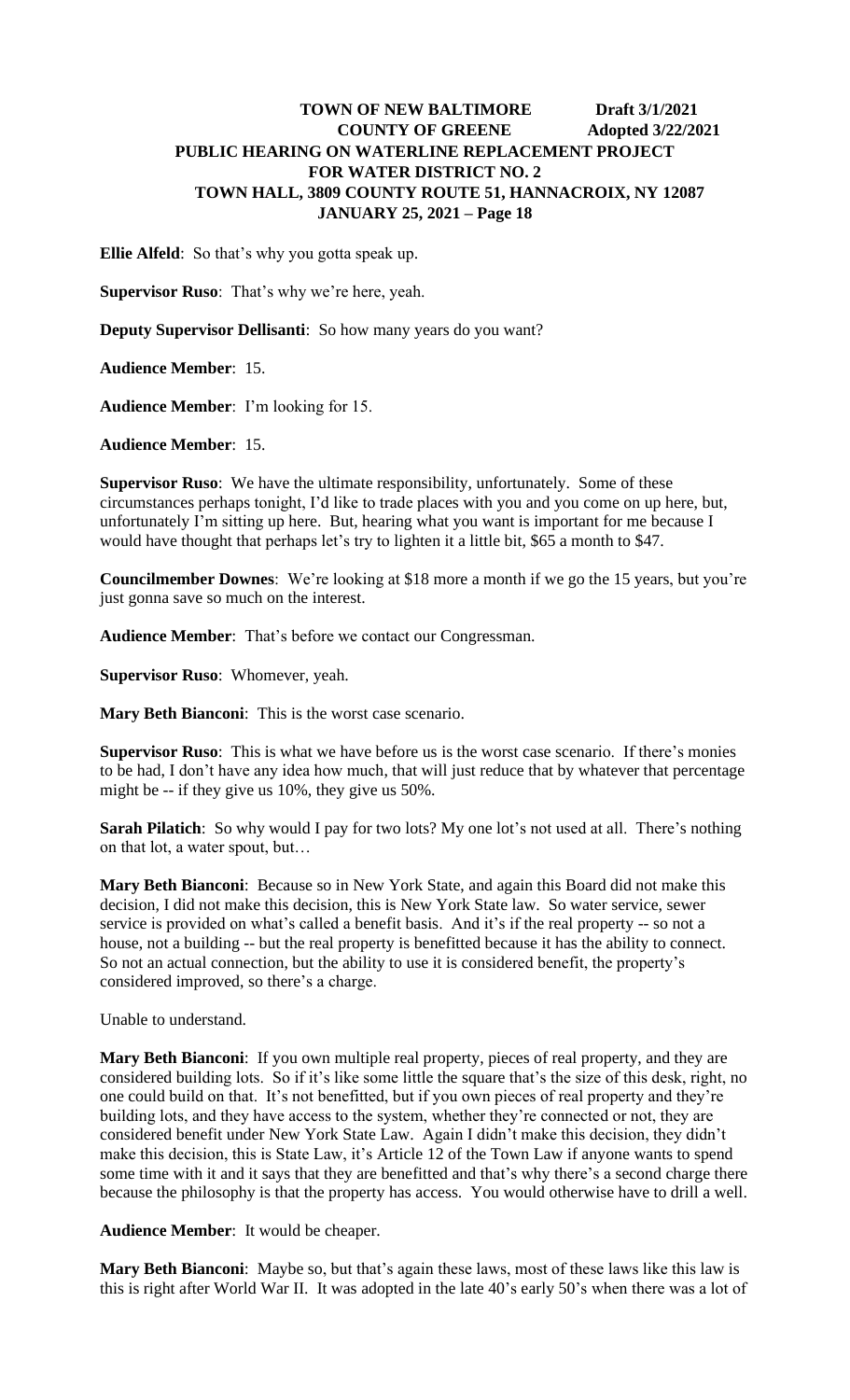construction going on. If you think about it before that time there weren't really suburban communities. People either lived in a village or a city or they lived on a farm out in the middle of nowhere. After World War II we start building a lot of stuff. You build suburbs. They demand services. The situation here is not unlike so many other places where you had a village that provided all the services. The town grew and the services got extended to the town. The Legislature, and I've read a lot of stuff about this because I wanted to understand it, said, well, you know like even here in New Baltimore if you're way up on a hill and you're really, really far away from these services, you shouldn't be responsible to pay for them, you don' benefit from them so they created these Special Improvement Districts – that's what they're called -- and it's a Water District or a Sewer District and said everybody who's inside the district who's benefitted, pays for it. And that's, again, these laws go back to the late 40's or early 50's.

**Supervisor Ruso**: We have multiple districts of different sizes, shapes, and forms.

**Rob Pilatich**: I apologize, I'm new to the area and actually my residence is in Catskill, but the vacant lot that's next to my daughter's property which I don't believe has an address yet because it's a vacant lot. How do I find out if that's a buildable piece of property?

**Supervisor Ruso**: Call and ask for Marjorie. She can tell you. Marjorie is our Building and Planning Clerk.

**Rob Pilatich**: Do you have a Planning Board in New Baltimore?

**Supervisor Ruso**: Of course, but she takes care of the technical details as it comes to building lots or properties.

**Rob Pilatich**: I figured after the COVID was over, hopefully, that didn't happen yet anyway.

**Supervisor Ruso**: Marjorie, she can take a call, she would be glad to.

**Louise Albertson**: I happened to have five acres of land. I bought it as part of the whole unit, it's never been separated out of there. That's still one unit right?

**Supervisor Ruso**: I expect so, yeah. I'd have to look at your...

Louise Albertson: I never cut it up, I was told 'well you could if you have three acres.'

**Supervisor Ruso**: If you have multiple lots, I think this is how it would work, you would get a tax bill for each lot.

**Louise Albertson**: Yeah, I don't get that, I get one.

**Councilmember VanEtten**: It would have to have been subdivided.

**Supervisor Ruso**: You get one. If they were subdivided, that would be two lots.

Many speaking at once.

**Supervisor Ruso**: Alright, thank you everybody.

**Deputy Supervisor Dellisanti**: I hear a lot of people talking about 15 years and I would just like to see a raise of hands on how long would you like to go out on this particular bond?

**Councilmember VanEtten and Supervisor Ruso**: How many people want 15?